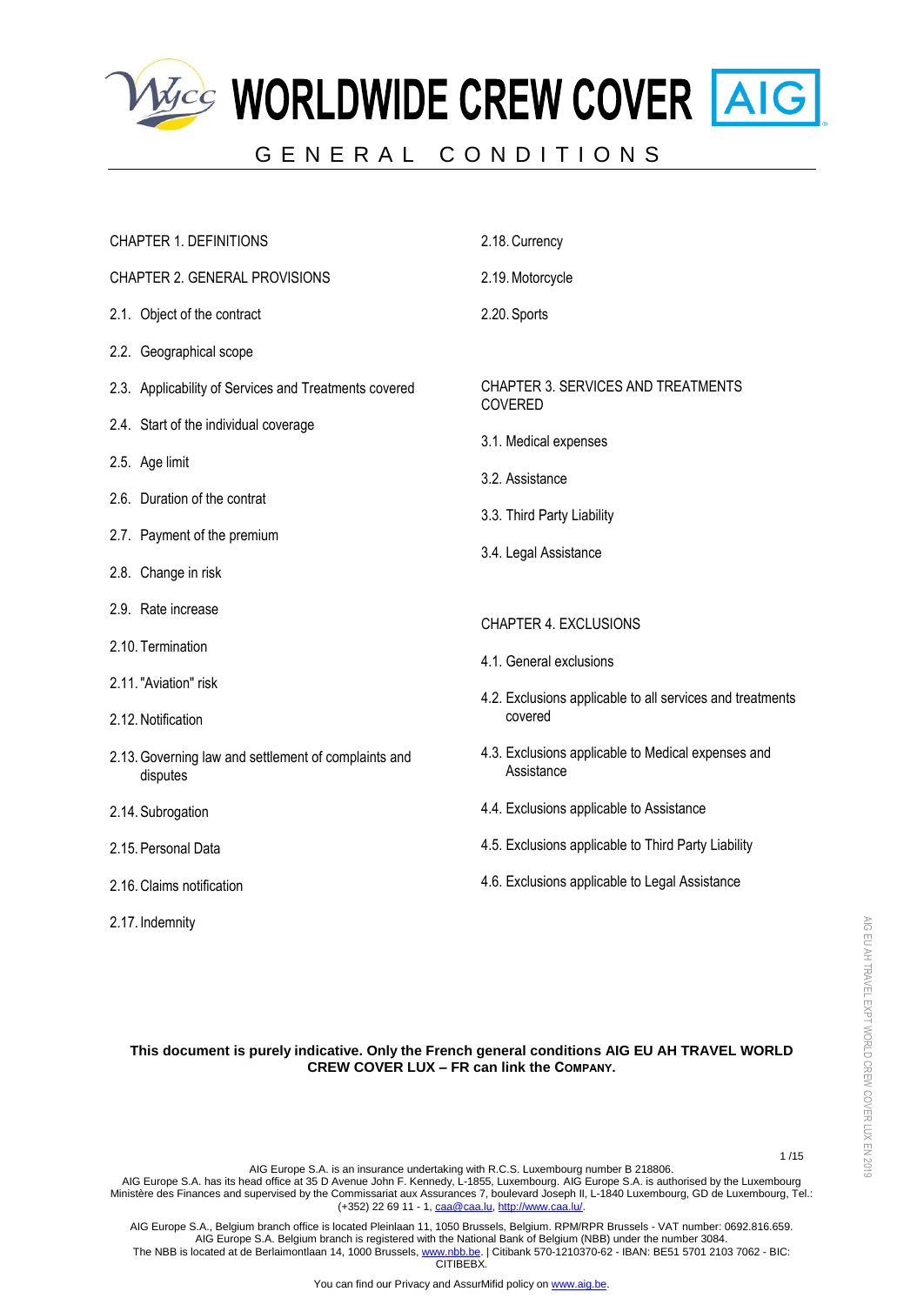

# **CHAPTER 1 DEFINITIONS**

The following definitions shall apply to this contract:

# **1.1. COMPANY**

AIG Europe S.A. is an insurance undertaking with R.C.S. Luxembourg number B 218806. AIG Europe S.A. has its head office at 35 D Avenue John F. Kennedy, L-1855, Luxembourg. AIG Europe S.A. is authorised by the Luxembourg Ministère des Finances and supervised by the Commissariat aux Assurances 7, boulevard Joseph II, L-1840 Luxembourg, GD de Luxembourg, Tel.: (+352) 22 69 11 - 1, [caa@caa.lu](mailto:caa@caa.lu) , http://www.caa.lu AIG Europe S.A., Belgium branch is located Pleinlaan 11, 1050 Brussels, Belgium. RPM/RPR Brussels - VAT number: 0692.816.659. AIG Europe S.A. Belgium branch is registered with the National Bank of Belgium (NBB) under the number 3084. The NBB is located at de Berlaimontlaan 14, 1000 Brussels[, www.nbb.be.](http://www.nbb.be/)

# **1.2. ASSISTANCE CENTER**

Service staff appointed by the COMPANY to provide assistance.

#### **1.3. INSURED PERSON**

Any person who is an employee of the SHIP-OWNER, a Management company, a Services Company or a recruitment Company for sailors, During the waiting period to board, onboard or ashore, who has been enrolled and has the enrolment confirmed by the allocation of a personal number, during the enrolment period.

Are considered as INSURED PERSONS, the following persons when enrolled and when coverages are provided by the specific conditions:

- Exterrnal persons: Anyone who does not work contract with SHIP-OWNERR = (eg. artists, speakers, etc...)
- Guest: : person invited by the SHIPOWNER or tenant, onboard or ashore of the vessel

### **1.4. POLICYHOLDER**

Worldwide Crew Association and/or Worldwide Concept Association (WCA).

# **1.5. SHIP-OWNER**

The owner of the vessel or any other natural person or legal entity, such as the managing SHIP-OWNER, agent, bare hull charter company or a yacht management company or a crew placement company to whom the SHIP-OWNER has entrusted the responsibility for operating the vessel and who, by assuming this responsibility, has agreed to carry out and to fulfil all of the related tasks and obligations.

### **1.6. ACCIDENT**

Sudden event during the duration of the enrolment, the cause or one of the causes of which, is beyond the control of the INSURED PERSON and causes PHYSICAL INJURY to the INSURED PERSON*.*

The following is considered equal to these, insofar as occurred to the INSURED PERSON during the duration of the enrolment:

- Health disorders that result directly and exclusively from a warranted ACCIDENT or from an effort to save endangered persons or goods;
- Inhalation of gases;
- Absorption of poisonous or corrosive substances;
- Dislocation, twists, pulled muscles or tears as a result of a sudden exertion;
- Disorders as a result of freezing, sun or heat;
- Drowning;
- Exposure to anthrax;
- Rabies or tetanus due to a covered ACCIDENT.

### **1.7. INTOXICATION**

Situation as a result of the penetration of substances in the organism of the INSURED PERSON**,** defined by the measured percentage of pure alcohol and/or illegal drugs being higher than the maximum permitted percentage determined in the legislation of the country where the loss occurs.

### **1.8. ILLNESS**

Damage to the health of the INSURED PERSON, that was not caused by an ACCIDENT, and which shows objective and undeniable symptoms established by a PHYSICIAN.

### **1.9. CANCER**

An ILLNESS that manifests itself in the form of a malignant tumour characterised by an uncontrolled and abnormal growth and by the spread of malignant cells throughout the body.

### **1.10. PHYSICIAN**

Doctor of medicine and/or member of a medical association, legally qualified to practise medicine in the country where the insured incident and/or the treatment thereof takes place, excluding the INSURED PERSON him/herself, his/her FAMILY MEMBERS.

### **1.11. MEDICAL TREATMENT**

All examinations or measures taken to restore health and prescribed by PHYSICIAN legally qualified to treat patients.

AIG EU AH TRAVEL EXPT WORLD CREW COVER LUX EN 2019

AIG EU AH TRAVEL EXPT WORLD CREW COVER LUX EN 2019

 2 /15 AIG Europe S.A. is an insurance undertaking with R.C.S. Luxembourg number B 218806.

AIG Europe S.A. has its head office at 35 D Avenue John F. Kennedy, L-1855, Luxembourg. AIG Europe S.A. is authorised by the Luxembourg Ministère des Finances and supervised by the Commissariat aux Assurances 7, boulevard Joseph II, L-1840 Luxembourg, GD de Luxembourg, Tel.: (+352) 22 69 11 - 1[, caa@caa.lu,](mailto:caa@caa.lu) [http://www.caa.lu/.](http://www.caa.lu/)

AIG Europe S.A., Belgium branch office is located Pleinlaan 11, 1050 Brussels, Belgium. RPM/RPR Brussels - VAT number: 0692.816.659. AIG Europe S.A. Belgium branch is registered with the National Bank of Belgium (NBB) under the number 3084. The NBB is located at de Berlaimontlaan 14, 1000 Brussels[, www.nbb.be.](http://www.nbb.be/) | Citibank 570-1210370-62 - IBAN: BE51 5701 2103 7062 - BIC: **CITIBEBY**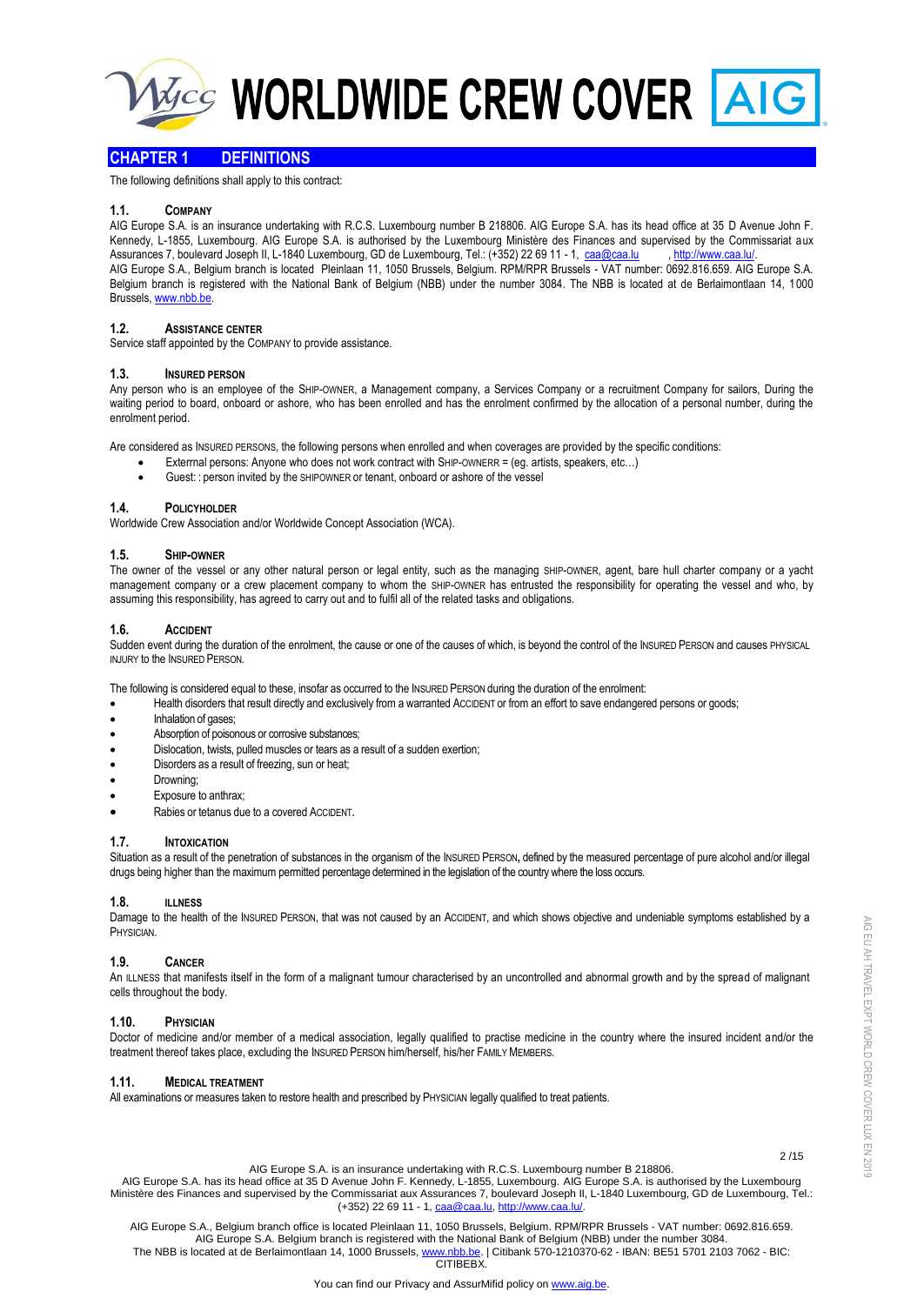

# **1.12. HOSPITAL**

An institution, recognised by the Ministry of Public Health of the country where loss or the treatment occurs, for the MEDICAL TREATMENT of patients and persons who suffer an ACCIDENT, with the exclusion of: health resorts, sanatoria, institutions for mental patients and for functional rehabilitation, rest homes and similar institutions.

# **1.13. HOSPITALIZATION**

Medically required stay in a HOSPITAL for MEDICAL TREATMENT of an ILLNESS or ACCIDENT and for which accommodation costs are charged.

## **1.14. USUAL, REASONABLE AND CUSTOMARY MEDICAL EXPENSES**

The usual amounts charged for valid services or treatment cost, as determined by the COMPANY in any particular country, area or region and substantiated by an independent THIRD PARTY being a practising PHYSICIAN or government health department.

# **1.15. WAR**

An armed opposition, whether declared or not, by one state against another state, an invasion or a declaration of a state of siege. The following is also to be considered as such: all similar actions, the use of military violence by a sovereign state in order to realise certain economical, geographical, nationalist, political or other objectives.

The COMPANY regards DISTURBED AREAS as countries at WAR.

## **1.16. DISTURBED AREAS**

Countries or regions that follow: Afghanistan, Tchetchenia, North-Korea, Iraq, Syria and Somalia.

# **1.17. TERRORISM**

The following acts are considered as acts of terrorism by which, abroad and/or in the country of destination of the return journey, the airport(s) and/or the airspace and/or the terminal or station is/are closed:

- Any actual or threatened use of force or violence directed at or causing damage, injury, harm or disruption;
- Commission of an act dangerous to human life or property, against any individual, property or government, with the stated or unstated objective of pursuing economic, ethnic, nationalistic, political, racial or religious interests, whether such interests are declared or not;
- any act which is verified or recognised by the (relevant) government as an act of terrorism.

### The following are not considered as a terrorist action:

- Any activity of uprising, strike, revolt, revolution, attacks with the use of nuclear, biological or chemical weapons;
- Criminal facts, thefts and raids, intended for someone's own profit or committed in the framework of a relational conflict between the offender and the victim.

# **1.18. CIVIL WAR**

Armed opposition of two or more parties belonging to the same state for ethnic, religious or ideological reasons. The following is also to be considered as such: an armed uprising • a revolution • revolt • a coup • the consequences of martial law • closure of borders ordered by a government or by local authorities.

# **1.19. NUCLEAR, BIOLOGICAL ET CHEMICAL CONTAMINATION (NBC)**

- Nuclear substances refer to elements, particles, atoms or materials which through the emission, discharge, dispersal, release or escape of any radioactive material which emits a level of radiation through ionisation, fission, fusion, breakdown or stabilisation of said elements, particles, atoms or material.
- Biological substances refer to any pathogenic (disease producing) micro-organism(s) and/or biologically produced toxin(s), including genetically modified organisms and chemically synthesised toxin(s), which are capable of causing incapacitating disablement or death amongst people or animals.
- Chemical substances refer to any solid, liquid or gaseous chemical compound which, when suitably distributed, are capable of causing incapacitating disablement or death amongst people or animals.
- Contamination means the contamination or poisoning of people by nuclear and/or chemical and/or biological substances causing ILLNESS, death and/or permanent disability.

# **1.20. ON LEAVE**

The period of obligatory, legal leave determined by the registered flag, by the international conventions, by the collective agreements or by the employment contract reflecting the INSURED PERSON's vacations or periods of paid leave.

# **1.21. APPLICABLE INSURANCE LAW**

The Luxembourg law of July 27, 1997 on insurance contracts as well as the additions, changes and the implementation decrees thereof.

## **1.22. WAITING PERIOD**

The waiting period stated in the specific conditions applicable to each incapacitation during which no compensation is due. This period shall commence on the starting date of the incapacitation, as determined by the PHYSICIAN, but not sooner than the date of examination by a PHYSICIAN on land.

## **1.23. PREMIUM DUE DATE**

It is defined at the subscription of the contract per group and for all crew of the group.

3 /15

AIG EU AH TRAVEL EXPT WORLD CREW COVER LUX EN 2019

AIG EU AH TRAVEL EXPT WORLD CREW COVER LUX EN 2019

AIG Europe S.A. is an insurance undertaking with R.C.S. Luxembourg number B 218806. AIG Europe S.A. has its head office at 35 D Avenue John F. Kennedy, L-1855, Luxembourg. AIG Europe S.A. is authorised by the Luxembourg Ministère des Finances and supervised by the Commissariat aux Assurances 7, boulevard Joseph II, L-1840 Luxembourg, GD de Luxembourg, Tel.: (+352) 22 69 11 - 1[, caa@caa.lu,](mailto:caa@caa.lu) [http://www.caa.lu/.](http://www.caa.lu/)

AIG Europe S.A., Belgium branch office is located Pleinlaan 11, 1050 Brussels, Belgium. RPM/RPR Brussels - VAT number: 0692.816.659. AIG Europe S.A. Belgium branch is registered with the National Bank of Belgium (NBB) under the number 3084. The NBB is located at de Berlaimontlaan 14, 1000 Brussels[, www.nbb.be.](http://www.nbb.be/) | Citibank 570-1210370-62 - IBAN: BE51 5701 2103 7062 - BIC: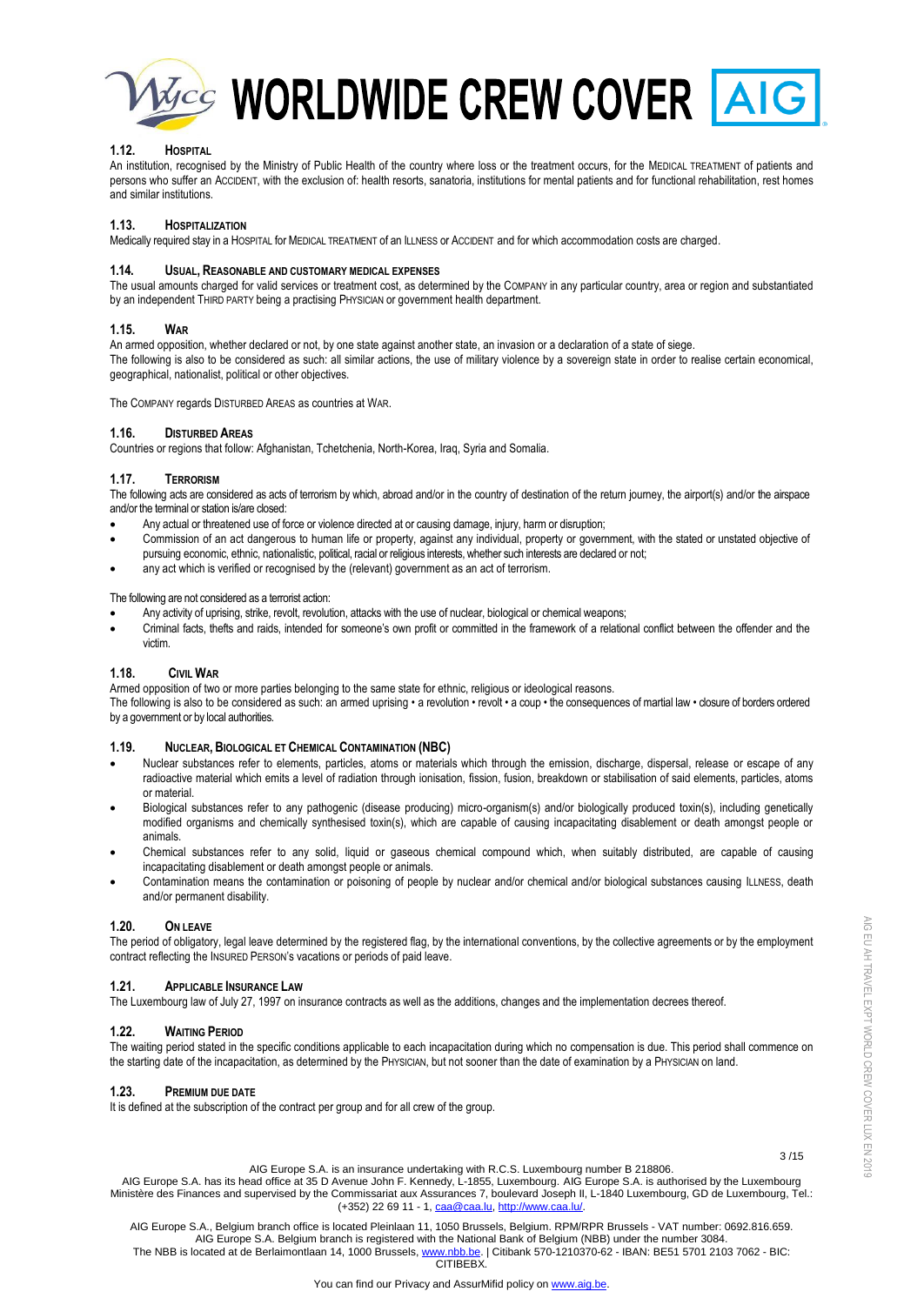

**Macc WORLDWIDE CREW COVER AIG** 

# **1.24. MENTAL AND BEHAVIORAL DISORDERT**

A psychiatric, psychological, affective, mental or behavioral disorder, irrespective of whether a physiological cause is known or suspected. It includes any condition listed as mental and behavioural disorder in the International Classification of Diseases of the World Health Organization.

# **1.25. MATERIAL DAMAGE**

Any modification, damage, accidental damage to and/or destruction of an object or substance including any physical injury to animals.

### **1.26. PHYSICAL INJURY**

PHYSICAL INJURY means:

- Any injury (not limited to death, bodily injury, mental illness, anxiety, humiliation or shock) or injury linked to the mental integrity of a person;
- Costs and expenses related to injuries (rescue costs, medical and paramedical services including prosthetics, ambulance, hospital, nursing care and funeral services);

# **1.27. EMERGENCY**

A sudden change to a person's health which requires urgent MEDICAL TREATMENT to avoid permanent damage to life or health.

### **1.28. THIRD-PARTY**

Any natural person or legal entity with the exception of the INSURED PERSON and RELATIVE.

# **1.29. RELATIVE**

One Spouse or PARTNER, father, mother, sister, brother, CHILD, grandchild, grandparent of the INSURED PERSON.

# **1.30. PARTNER**

Person with whom the INSURED PERSON has a factual or legal relationship on the date of insured incident, permanently lives together at the same place of residence, and is domiciled at the same address.

### **1.31. CHILD**

Any unmarried child under 25 years of age who is economically dependent on the INSURED PERSON or the PARTNER.

### **1.32. SHIP ABANDON**

All abandon of ship and INSURED PERSON whose circumstances were officially notified to the International Transport Federation, to the Port Agent or other competent authorities in the matter

## **1.33. INSURED PREMISES**

The habitable premises where the INSURED PERSON resides. It includes private access road to such residence; and other premises and approaches used in connection with such residence.

### **1.34. EMERGENCY TRAVEL EXPENSES**

Any additional, unforeseen travel and accommodation costs incurred by an INSURED PERSON or by each person travelling to an INSURED PERSON in order to stay with him/her or accompany him/her.

### **1.35. COMPLEMENTARY MEDICINE**

Consultation services and medication provided by a physiotherapist, chiropractor, acupuncturist, osteopath or Chinese medicine practitioner, who is fully trained and who is licensed by the competent medical authorities of the country in which treatment is provided, and who is practicing within the scope of his or her licensing and graduation.

# **1.36. PERIOD OF INSURANCE**

The period between the EFFECTIVE DATE and the expiration date of cover of the INSURED PERSON.

# **1.37. EFFECTIVE DATE / RENEWAL DATE**

Is applicable per group, for all crew of the group and is decided at the inception date of the policy.

# **1.38. HOME COUNTRY**

The country of which the INSURED PERSON holds a passport or an identity card.

### **1.39. LEGAL EXPENSES**

- Fees, expenses and other reasonable expenses incurred by the APPOINTED REPRESENTATIVE in connection with a claim or legal proceedings, including the costs and expenses of expert witnesses, as well as costs and expenses incurred by the COMPANY in connection with such a claim or legal proceedings, excluding administrative and criminal fines resulting from a sentence or out-of-court settlement;
- Costs payable by an INSURED PERSON pursuant to an order to pay costs by a court of law or court of justice, and any costs payable pursuant to an out-of-court settlement in connection with a claim or legal proceedings;
- Fees, expenses and other reasonable expenses incurred by the APPOINTED REPRESENTATIVE in connection with filing an appeal, or resisting an appeal against the judgement of a judge or arbitrator.

### **1.40. APPOINTED REPRESENTATIVE**

A solicitor, firm of solicitors or an equally qualified person, firm or company, appointed to represent an INSURED PERSON in accordance with the terms of this policy.

#### 4 /15 AIG Europe S.A. is an insurance undertaking with R.C.S. Luxembourg number B 218806.

AIG Europe S.A. has its head office at 35 D Avenue John F. Kennedy, L-1855, Luxembourg. AIG Europe S.A. is authorised by the Luxembourg Ministère des Finances and supervised by the Commissariat aux Assurances 7, boulevard Joseph II, L-1840 Luxembourg, GD de Luxembourg, Tel.: (+352) 22 69 11 - 1[, caa@caa.lu,](mailto:caa@caa.lu) [http://www.caa.lu/.](http://www.caa.lu/)

AIG Europe S.A., Belgium branch office is located Pleinlaan 11, 1050 Brussels, Belgium. RPM/RPR Brussels - VAT number: 0692.816.659. AIG Europe S.A. Belgium branch is registered with the National Bank of Belgium (NBB) under the number 3084. The NBB is located at de Berlaimontlaan 14, 1000 Brussels[, www.nbb.be.](http://www.nbb.be/) | Citibank 570-1210370-62 - IBAN: BE51 5701 2103 7062 - BIC: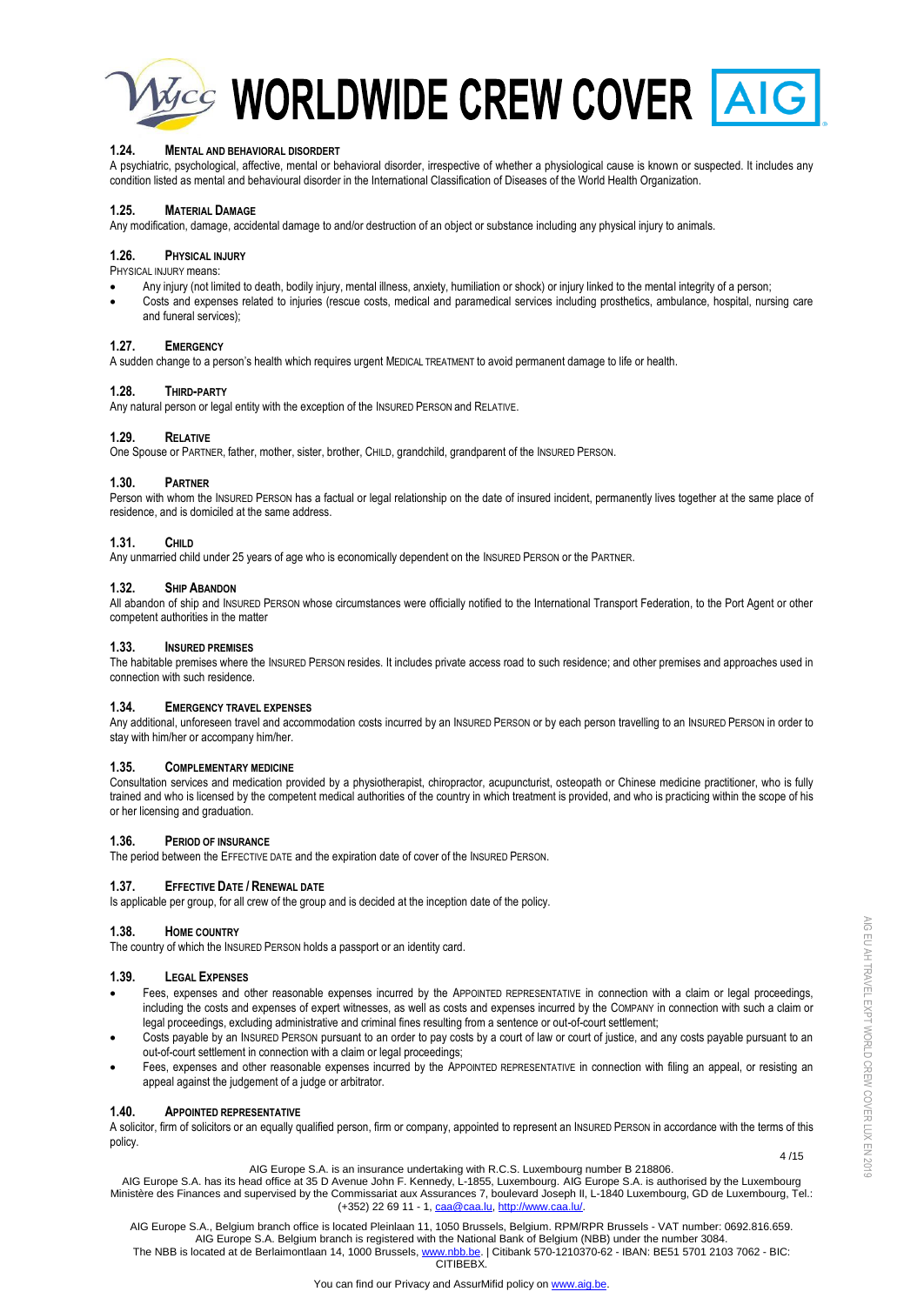

**Macy WORLDWIDE CREW COVER AIG** 

# **1.41. PALLIATIVE CARE**

The services prescribed by the treating PHYSICIAN of an institution duly constituted and registered to provide a centralized program of palliative and supportive services to dying persons in the form of physical, psychological, social and spiritual care.

# **1.42. VALUABLES (AND ACCESSORIES)**

- Photographic material camera, video, DVD and audio equipment;
- Telescopes binoculars shotguns;
- Jewellery clocks jewels goods partially or entirely made of precious metal precious stones pearls furs leather clothes;
- Portable computers hardware and software telephone sets;
- In general objects with a purchase value of over 2 500.

# **CHAPTER 2 GENERAL PROVISIONS**

# **2.1. Object of the contract**

The object of this policy is to grant the INSURED PERSON during the PERIOD OF INSURANCE and within the scope of the Insured Activity the benefit of the covers and amounts stipulated in the Schedule in application of these General Conditions.

# **2.2. Geographical scope**

The insurance is valid world-wide.

# **2.3. Applicablility of Services and Treatments covered**

#### Cover 24/24.

The cover taken out shall apply to covered incidents occurring during the Insured Person's professional activities, during his/her obligatory ON LEAVE period, during the period where he/she is waiting to board, for the amounts and within the limits indicated in the specific conditions, provided that the insured is properly enrolled in the management system and for the duration of this enrolment.

### **2.4. Start of individual coverage**

The individual coverage starts on the affiliation. The affiliation is confirmed by the introduction of the INSURED PERSON data in the registration system.

# **2.5. Age limit**

The benefit of this policy is granted until the first RENEWAL DATE following the 70th birthday of the INSURED PERSON. The subscription for individuals applies till the age of 65.

### **2.6. Duration of the contract**

The contract will take effect on the date stated in the specific conditions for a period of one year, but the INSURED PERSON will only be entitled to the guarantees after payment of the first premium. The contract will automatically be extended in accordance with the APPLICABLE INSURANCE LAW for consecutive periods of one year, unless otherwise stated in the specific conditions and with the exception of notice of termination in accordance with the conditions stipulated in article 2.10.

# **2.7. Payment of premium**

The premium shall be paid in advance. The premium is due and payable in the place of residence of the POLICYHOLDER upon presentation of the receipt or upon notification of the PREMIUM DUE DATE. Legally imposed taxes and contributions are in addition to this premium. The premium has to be paid at the PREMIUM DUE DATE, after receipt the notification asking the SHIP-OWNER to proceed with the payment.

In case of non-payment of the premium, the regulations of the APPLICABLE INSURANCE LAW shall become applicable.

### **2.8. Change in risk**

The COMPANY shall be notified immediately of any change in the risk.

In all cases of disappearance and decrease or increase of the risk, the parties must act as stipulated in the APPLICABLE INSURANCE LAW.

### **2.9. Rate increase**

If the COMPANY increases its rates, it shall have the right to apply the resulting premium at the next PREMIUM DUE DATE. The COMPANY shall inform the POLICYHOLDER thereof at the latest 30 days before the PREMIUM DUE DATE. The POLICYHOLDER shall be entitled to give notice of termination on the terms stipulated in Article 2.10. However, the minimum term for the policyholder to give notice of termination is brought to 60 days as from the notification.

# **2.10. Termination**

The POLICYHOLDER may cancel the Policy:

- At least 30 days before the annual premium is due or before the annual anniversary of the Policy ("RENEWAL DATE") (article 38 of the APPLICABLE INSURANCE LAW),
- If the COMPANY cancelled (i) one or several coverages of the insurance policy (article 19 of the APPLICABLE INSURANCE LAW) or (ii) if the (same) COMPANY cancelled another insurance policy after the occurrence of a loss with indemnification, within 1 month of the notice of cancellation (article 41 of the APPLICABLE INSURANCE LAW);
- In case of a risk decrease, in the absence of an agreement on the premium reduction, within 1 month of the POLICYHOLDER request for a premium reduction (article 33 of the APPLICABLE INSURANCE LAW);
- In case of a premium increase, within 60 days of the date the notice of the premium increase was sent and at the latest within 60 days after the RENEWAL DATE if the premium increase was not notified in accordance with article 20 of the APPLICABLE INSURANCE LAW (article 42 of the APPLICABLE INSURANCE LAW);

 $5/15$ AIG Europe S.A. is an insurance undertaking with R.C.S. Luxembourg number B 218806.

AIG Europe S.A. has its head office at 35 D Avenue John F. Kennedy, L-1855, Luxembourg. AIG Europe S.A. is authorised by the Luxembourg Ministère des Finances and supervised by the Commissariat aux Assurances 7, boulevard Joseph II, L-1840 Luxembourg, GD de Luxembourg, Tel.: (+352) 22 69 11 - 1[, caa@caa.lu,](mailto:caa@caa.lu) [http://www.caa.lu/.](http://www.caa.lu/)

AIG Europe S.A., Belgium branch office is located Pleinlaan 11, 1050 Brussels, Belgium. RPM/RPR Brussels - VAT number: 0692.816.659. AIG Europe S.A. Belgium branch is registered with the National Bank of Belgium (NBB) under the number 3084. The NBB is located at de Berlaimontlaan 14, 1000 Brussels[, www.nbb.be.](http://www.nbb.be/) | Citibank 570-1210370-62 - IBAN: BE51 5701 2103 7062 - BIC: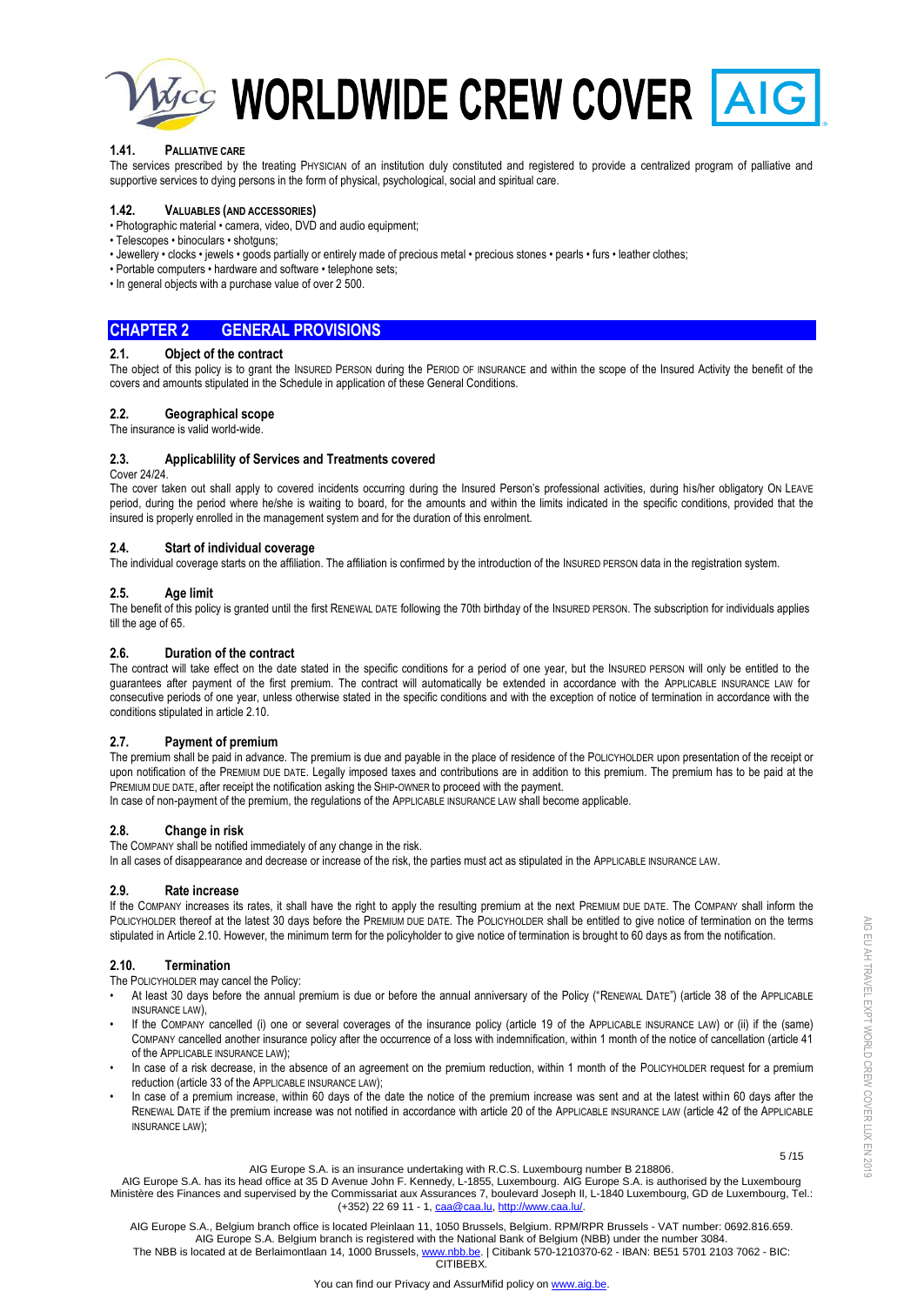

In the event of the transmission of the insured interest as a result of the POLICYHOLDER'S death, the rights and obligations arising out the policy shall be transferred to the new holder of this interest (exception for intuitu personae contracts). However, the new holder of the insured interest may cancel the policy within 3 months and 40 days of the death (articles 57 - 58 of the APPLICABLE INSURANCE LAW).

The COMPANY may cancel the Policy:

- At least 60 days before the annual premium is due or before the annual anniversary of the Policy ("Renewal Date") (article 38 of the APPLICABLE INSURANCE LAW);
- In case of a non intentional omission or inaccuracy in the declaration (of the risk) (article 13) and in case of a risk increase (article 34 of the APPLICABLE INSURANCE LAW):
	- o If the COMPANY adduces evidence that he would under no circumstances have insured the increased risk, he may cancel the Policy within 1 month of the date on which it becomes aware of the omission / inaccuracy / increase;
	- $\circ$  If the offer to amend the Policy is refused by the POLICYHOLDER or if the offer is not accepted within 1 month of the date of receipt thereof, the COMPANY may cancel the Policy within 15 days.
- In case of non payment of the premium, on expiry of a period of 10 days following the suspension of the Policy (the policy may be suspended upon expiry of a period of at least 30 days from the day following the sending of the notice of default) (articles 21 and 22 of the APPLICABLE INSURANCE LAW)
- After a claim/loss occurrence giving rise to payment of an indemnity, within 1 month after the first payment of the indemnity (article 41, § 1 of the APPLICABLE INSURANCE LAW);
- In case of a fraudulent breach by the POLICYHOLDER, the INSURED PERSON and/or beneficiary of their obligations in the event of a claim/loss occurrence, within 1 month of the discovery of the fraud;
- In the event of the POLICYHOLDER'S bankruptcy, on expiry of a period of 3 months following the bankruptcy declaration (article 43 of the APPLICABLE INSURANCE LAW);
- In the event of transmission of the insured interest as a result of the POLICYHOLDER's death, within 3 months of the date the COMPANY had knowledge of the death (articles 57-58 of the APPLICABLE INSURANCE LAW).

Notice of cancellation needs to be given by registered letter, bailiff service or delivery of a cancellation letter against receipt.

# **2.11. "Aviation" risk**

The insurance covers the use, as a passenger, of all planes, hydro-planes or helicopters duly authorised to transport persons, as long as the INSURED PERSON is not a member of the crew and does not exercise in the course of the flight a professional or other activity, in relation with the plane or the flight.

# **2.12. Notifications**

For the purpose of this policy, all notifications should ne sent to the COMPANY's branch office in Brussels.

Notifications to the POLICYHOLDER shall be validly sent to her/his most recent address, as officially known to the COMPANY.

# **2.13. Governing law and settlement of complaints and disputes**

# Applicable law

The provisions of the present contract are governed by the APPLICABLE INSURANCE LAW and by all its extensions, modifications and executory decisions.

### **Complaints**

The COMPANY strives to treat the INSURED PERSON in a courteous, fair and prompt manner. If despite the efforts of the COMPANY, the INSURED PERSON is not satisfied, it can address a complaint:

- By e-mail[: belgium.complaints@aig.com](mailto:belgium.complaints@aig.com)
- By phone: 02 739 9690
- By fax: 02 739 9393
- By ordinary mail: AIG Europe S.A., Complaints, Pleinlaan 11, 1050 Brussels

The COMPANY requests the INSURED PERSON to mention the policy number and/or claims file number and, if available, the name of the contact person within the COMPANY.

### Ombudsman for insurances:

If we cannot offer you a satisfactory solution, you can also call upon : The Commissariat aux Assurances 7, boulevard Joseph II, L-1840 Luxembourg, GD de Luxembourg, Tel.: (+352) 22 69 11 - 1, [caa@caa.lu,](mailto:caa@caa.lu)  [http://www.caa.lu/.](http://www.caa.lu/) 

As well as (for consumers) :

- **Service National du Médiateur de la consommation** Ancien Hôtel de la Monnaie 6, rue du Palais de Justice L-1841 Luxembourg (+352) 46 13 11 [info@mediateurconsommation.lu](mailto:info@mediateurconsommation.lu) [www.mediateurconsommation.lu](https://urldefense.proofpoint.com/v2/url?u=http-3A__www.mediateurconsommation.lu&d=DwMGaQ&c=kn4_INW_mBCDHV_xJEVJkg&r=no79KWUGp03oX_4D94fIU84hz6-K680ndFcEjdarhIQ&m=Oy1LYeH-7Ct-rqkgYI_mNFmwDf1cFn-uJ9jMaTmozsY&s=gstUPERdKxQAQW5Vyg-ulqr3pJSaCGbLuqWEcLsBqeA&e=)
- **Médiateur en Assurances**

Association des Compagnies d'Assurances et de Réassurances du Grand-Duché de Luxembourg (ACA), 12, rue Erasme L – 1468 Luxembourg (+352) 44 21 44 1

 $6/15$ AIG Europe S.A. is an insurance undertaking with R.C.S. Luxembourg number B 218806.

AIG EU AH TRAVEL EXPT WORLD CREW COVER LUX EN 2019

AIG EU AH TRAVEL EXPT WORLD CREW COVER LUX EN 2019

AIG Europe S.A. has its head office at 35 D Avenue John F. Kennedy, L-1855, Luxembourg. AIG Europe S.A. is authorised by the Luxembourg Ministère des Finances and supervised by the Commissariat aux Assurances 7, boulevard Joseph II, L-1840 Luxembourg, GD de Luxembourg, Tel.: (+352) 22 69 11 - 1[, caa@caa.lu,](mailto:caa@caa.lu) [http://www.caa.lu/.](http://www.caa.lu/)

AIG Europe S.A., Belgium branch office is located Pleinlaan 11, 1050 Brussels, Belgium. RPM/RPR Brussels - VAT number: 0692.816.659. AIG Europe S.A. Belgium branch is registered with the National Bank of Belgium (NBB) under the number 3084. The NBB is located at de Berlaimontlaan 14, 1000 Brussels[, www.nbb.be.](http://www.nbb.be/) | Citibank 570-1210370-62 - IBAN: BE51 5701 2103 7062 - BIC: **CITIBEBY**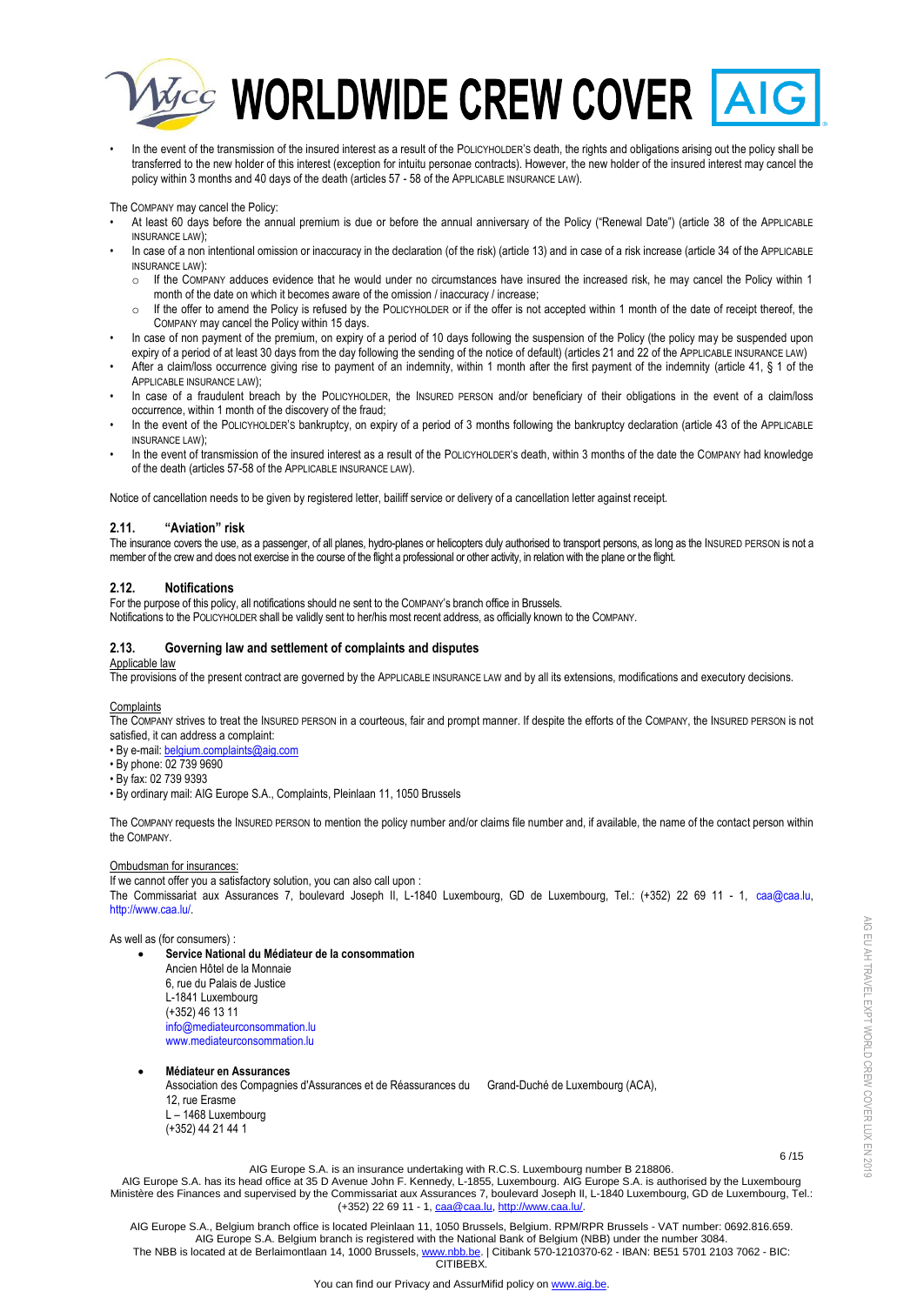

[mediateur@aca.lu](mailto:mediateur@aca.lu)

[https://www.ulc.lu/fr/organes/detail.asp?T=2&D=descr&ID=6](https://urldefense.proofpoint.com/v2/url?u=https-3A__www.ulc.lu_fr_organes_detail.asp-3FT-3D2-26D-3Ddescr-26ID-3D6&d=DwMGaQ&c=kn4_INW_mBCDHV_xJEVJkg&r=no79KWUGp03oX_4D94fIU84hz6-K680ndFcEjdarhIQ&m=Oy1LYeH-7Ct-rqkgYI_mNFmwDf1cFn-uJ9jMaTmozsY&s=azMsG9wH5N81LYB-F2EPVI5hrxL1YtsfVCAyVN7BEUY&e=)

#### **No provision of advice**

Please be informed that AIG Europe S.A. does not provide any advice to the POLICYHOLDER about this particular insurance product sold.

Filing a complaint does not prejudice the possibility of the INSURED PERSON to start legal proceedings.

#### Jurisdiction

Any disputes between parties shall be judged exclusively by the courts of Luxembourg.

## **2.14. Subrogation**

The COMPANY who has paid the indemnity is subrogated, up to the amount of this indemnity, in the rights and actions of the INSURED PERSON or the beneficiary/beneficiaries against the responsible THIRD PARTY/PARTIES in accordance with the APPLICABLE INSURANCE LAW.

# **2.15. Personal data**

# **How we use Personal Information**

We are committed to protecting the privacy of customers, claimants and other business contacts.

"**Personal Information**" identifies and relates to you or other individuals (e.g. your partner or other members of your family). If you provide Personal Information about another individual, you must (unless we agree otherwise) inform the individual about the content of this notice and our Privacy Policy and obtain their permission (where possible) to share their Personal Information with us.

**The types of Personal Information we may collect and why -** Depending on our relationship with you, Personal Information collected may include: contact information, financial information and account details, credit reference and scoring information, sensitive information about health or medical conditions (collected with your consent where required by applicable law) or (where we require it and are legally permitted to collect it) information about criminal convictions, as well as other Personal Information provided by you or that we obtain in connection with our relationship with you. Personal Information may be used for the following purposes:

- Insurance administration, e.g. communications, claims processing and payment
- Assessments and decisions about the provision and terms of insurance and the settlement of claims
- Assistance and advice on medical and travel matters
- Management of our business operations and IT infrastructure
- Prevention, detection and investigation of crime, e.g. fraud and money laundering
- Establishment and defence of legal rights
- Legal and regulatory compliance (including compliance with laws and regulations outside your country of residence)
- Monitoring and recording of telephone calls for quality, training and security purposes
- Market research and analysis
- (Internal) audit

Sensitive Personal Information - In connection with the provision of insurance and the assessment of a claim, we will collect, use and disclose certain Sensitive Personal Information concerning your health and medical conditions. Where we do this, we will do so with your explicit consent and as otherwise permitted by law.

**Sharing of Personal Information -** For the above purposes, Personal Information may be shared with our group companies and third parties (such as brokers and other insurance distribution parties, insurers and reinsurers, credit reference agencies, healthcare professionals and other service providers). Personal Information will be shared with other third parties (including government authorities) if required by laws or regulations. Personal Information (including details of injuries) may be recorded on claims registers shared with other insurers. Personal Information may be shared with prospective purchasers and purchasers, and transferred upon a sale of our company or transfer of business assets.

**International transfer -** Due to the global nature of our business, Personal Information may be transferred to parties located in other countries (including the United States, China, Mexico Malaysia, Philippines, Bermuda and other countries which may have a data protection regime which is different to that in your country of residence). When making these transfers, we will take steps to ensure that your Personal Information is adequately protected and transferred in accordance with the requirements of data protection law. Further information about international transfers is set out in our Privacy Policy (see below).

**Security of Personal Information** – Appropriate technical and physical security measures are used to keep your Personal Information safe and secure. When we provide Personal Information to a third party (including our service providers) or engage a third party to collect Personal Information on our behalf, the third party will be selected carefully and required to use appropriate security measures.

Your rights - You have a number of rights under data protection law in connection with our use of your Personal Information. These rights may only apply in certain circumstances and are subject to certain exemptions. These rights may include a right to access Personal Information, a right to request that we correct inaccurate data, erase data, or suspend our use of data. These rights may also include a right to transfer your data to another organisation, a right to object to our use of your Personal Information, a right to request that certain automated decisions we make have human involvement, a right to withdraw consent and a right to complain to the data protection regulator in your country. Further information about your rights and how you may exercise them is set out in full in our Privacy Policy (see below).

7 /15

AIG EU AH TRAVEL EXPT WORLD CREW COVER LUX EN 2019

AIG EU AH TRAVEL EXPT WORLD CREW COVER LUX EN 2019

AIG Europe S.A. is an insurance undertaking with R.C.S. Luxembourg number B 218806. AIG Europe S.A. has its head office at 35 D Avenue John F. Kennedy, L-1855, Luxembourg. AIG Europe S.A. is authorised by the Luxembourg Ministère des Finances and supervised by the Commissariat aux Assurances 7, boulevard Joseph II, L-1840 Luxembourg, GD de Luxembourg, Tel.: (+352) 22 69 11 - 1[, caa@caa.lu,](mailto:caa@caa.lu) [http://www.caa.lu/.](http://www.caa.lu/)

AIG Europe S.A., Belgium branch office is located Pleinlaan 11, 1050 Brussels, Belgium. RPM/RPR Brussels - VAT number: 0692.816.659. AIG Europe S.A. Belgium branch is registered with the National Bank of Belgium (NBB) under the number 3084. The NBB is located at de Berlaimontlaan 14, 1000 Brussels[, www.nbb.be.](http://www.nbb.be/) | Citibank 570-1210370-62 - IBAN: BE51 5701 2103 7062 - BIC:

**CITIBEBX**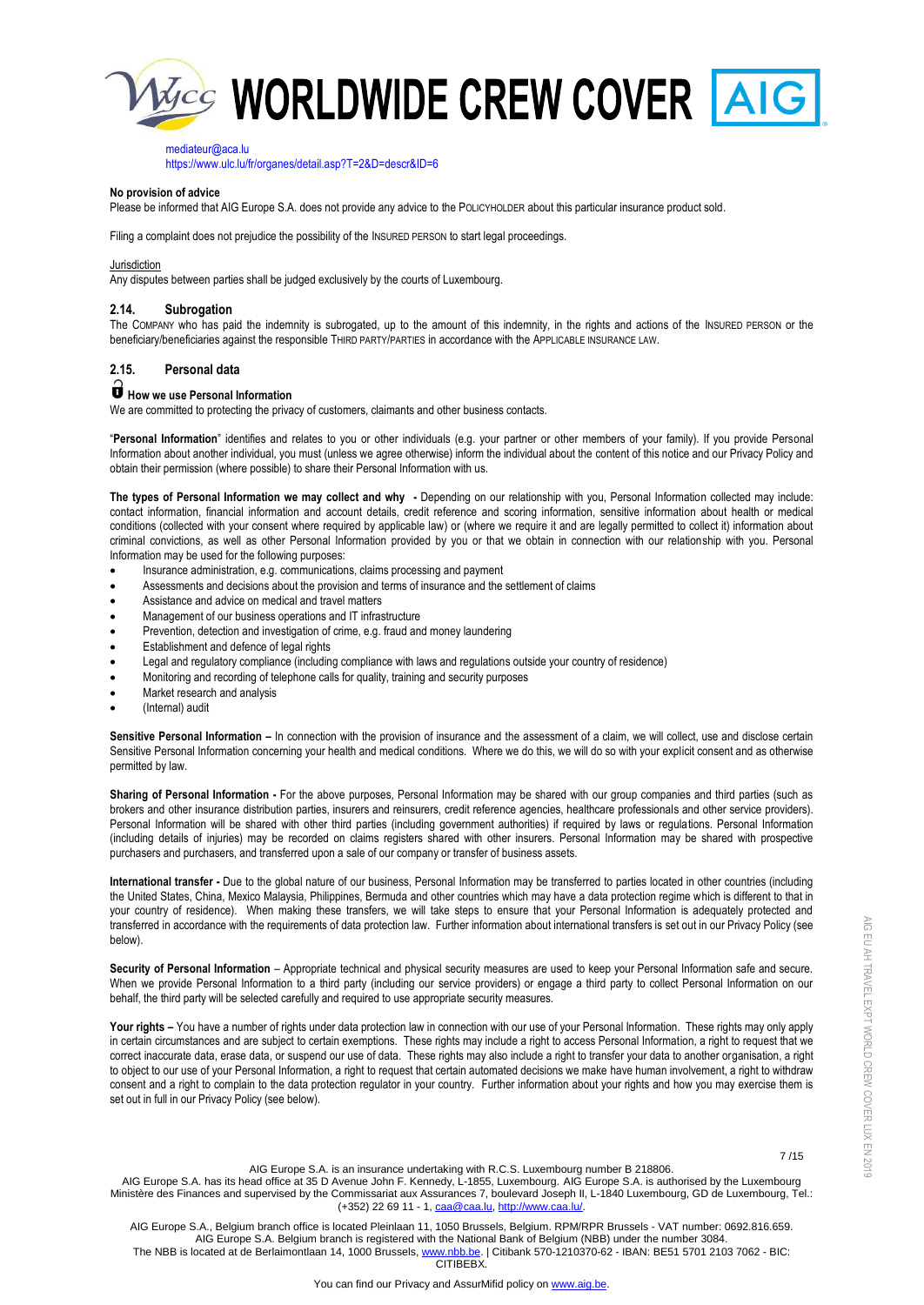

# **Maccy WORLDWIDE CREW COVER AIG**

**Privacy Policy** - More details about your rights and how we collect, use and disclose your Personal Information can be found in our full Privacy Policy at <http://www.aig.be/privacy> or you may request a copy by writing to: Data Protection Officer, AIG Europe, Pleinlaan 11, 1050 Brussels or by email at: [dataprotectionofficer.be@aig.com.](mailto:dataprotectionofficer.be@aig.com) 

# **2.16. Claims notification**

- 2.16.1. The INSURED PERSON/POLICYHOLDER/SHIP-OWNER shall report any damage to the COMPANY as soon as possible and in any case within 8 calendar days, calculated from the moment he/she becomes aware of such damage.
- The COMPANY may however not claim non-compliance with the aforementioned period of time if the claim is notified as soon as reasonably possible. 2.16.2 The INSURED PERSON/POLICYHOLDER/SHIP-OWNER shall immediately provide the COMPANY with any useful information, as well as answer questions which are asked of him/her, in order to establish the circumstances and the extent of the damage.
- 2.16.3 In respect of each indemnity insurance, the INSURED PERSON/POLICYHOLDER/SHIP-OWNER shall take all reasonable measures to prevent and limit the consequences of the damage.
- 2.16.4 If the INSURED PERSON/POLICYHOLDER/SHIP-OWNER does not comply with one of the obligations as stated under 2.16.1, 2.16.2 and 2.16.3 to the detriment of the COMPANY, the COMPANY may claim a reduction in the benefit equivalent to the harm it has suffered.
- 2.16.5 The COMPANY may refuse to provide cover if the INSURED PERSON/POLICYHOLDER/SHIP-OWNER with fraudulent intent did not comply with the obligations set out under 2.16.1, 2.16.2 and 2.16.3.

# **2.17. Indemnity**

Indemnities shall be based on the medical and factual data available to the COMPANY. The INSURED PERSON and/or the beneficiary/beneficiaries has/have the right to accept or to refuse these. In the latter case he/she/they shall notify the COMPANY of his/her/their objection(s) by registered mail sent within 90 calendar days after having been informed of the said indemnity.

All indemnities shall be payable without interest after acceptance by the INSURED PERSON, POLICYHOLDER and/or beneficiary/beneficiaries. Any claim for an indemnity upon refusal by the COMPANY shall become prescribed three years after the refusal is notified.

# **2.18. Currency**

Any conversion of expenses incurred in another currency will be based on the United Nations Operational Rates of Exchange [\(www.un.org/depts/treasury\)](http://www.un.org/depts/treasury) in effect on the date the incurred medical expenses and in the case of hospital expenses, on the date the hospital bill is rendered.

# **2.19. Motorcycle**

Cover shall not be provided unless the INSURED PERSON has complied with the mandatory safety regulations. An official report from the authorities or a medical report shall serve as proof.

# **2.20. Sports**

Sports including training, practised for non-professional purposes within the framework of contractual remuneration are covered under condition of the article 4.2.4 paragraph 1.

The nautical sports are covered under conditions of dispositions of the article 4.2.4 paragraph 2.

# **CHAPTER 3 SERVICES AND TREATMENTS COVERED**

# **3.1. MEDICAL EXPENSES**

### **3.1.1. Garanties**

Within the limits of the insured amount mentioned in the specific conditions, within the PERIOD OF INSURANCE and for an uninterrupted period of 12 months maximum and per insured person, the COMPANY guarantees the reimbursement of USUAL, REASONABLE AND CUSTOMARY MEDICAL EXPENSES for a required treatment within the validity of the contract.

The total care must be prescribed and/or carried out exclusively by a PHYSICIAN.

The INSURED PERSON has the free choice of PHYSICIAN and HOSPITAL.

After injury, the necessary medical care should be provided as quickly as possible.

The compensation paid by the COMPANY is decreased by the deductible mentioned in the specific conditions.

All reimbursements will stop anyway when one of the following events will occur:

- two years after the date of the ACCIDENT;
- or two years after the first consultation in case of ILLNESS;
- or at the date the contract is terminated,

#### Insured services in case of:

- 3.1.1.1 HOSPITALIZATION & outpatient surgery:
	- HOSPITAL accomodation costs.
	- Expenses related to the operating room, intensive care, medical imaging, diagnostic and laboratory tests, prescribed medicines and drugs, blood and plasma, surgical appliances, rental of medical aids.
	- Fees of PHYSICIANS, including general nursing care.

#### 3.1.1.2. Outpatient benefit:

- Fees of PHYSICIANS;
- Prescribed medicines and drugs that cannot be purchased without prescription;
- Medical imaging, diagnostic and laboratory tests, and surgical appliances;
- Medical aids;
- COMPLEMENTARY MEDECINE.

#### 8 /15 AIG Europe S.A. is an insurance undertaking with R.C.S. Luxembourg number B 218806.

AIG Europe S.A. has its head office at 35 D Avenue John F. Kennedy, L-1855, Luxembourg. AIG Europe S.A. is authorised by the Luxembourg Ministère des Finances and supervised by the Commissariat aux Assurances 7, boulevard Joseph II, L-1840 Luxembourg, GD de Luxembourg, Tel.: (+352) 22 69 11 - 1[, caa@caa.lu,](mailto:caa@caa.lu) [http://www.caa.lu/.](http://www.caa.lu/)

AIG Europe S.A., Belgium branch office is located Pleinlaan 11, 1050 Brussels, Belgium. RPM/RPR Brussels - VAT number: 0692.816.659. AIG Europe S.A. Belgium branch is registered with the National Bank of Belgium (NBB) under the number 3084. The NBB is located at de Berlaimontlaan 14, 1000 Brussels[, www.nbb.be.](http://www.nbb.be/) | Citibank 570-1210370-62 - IBAN: BE51 5701 2103 7062 - BIC: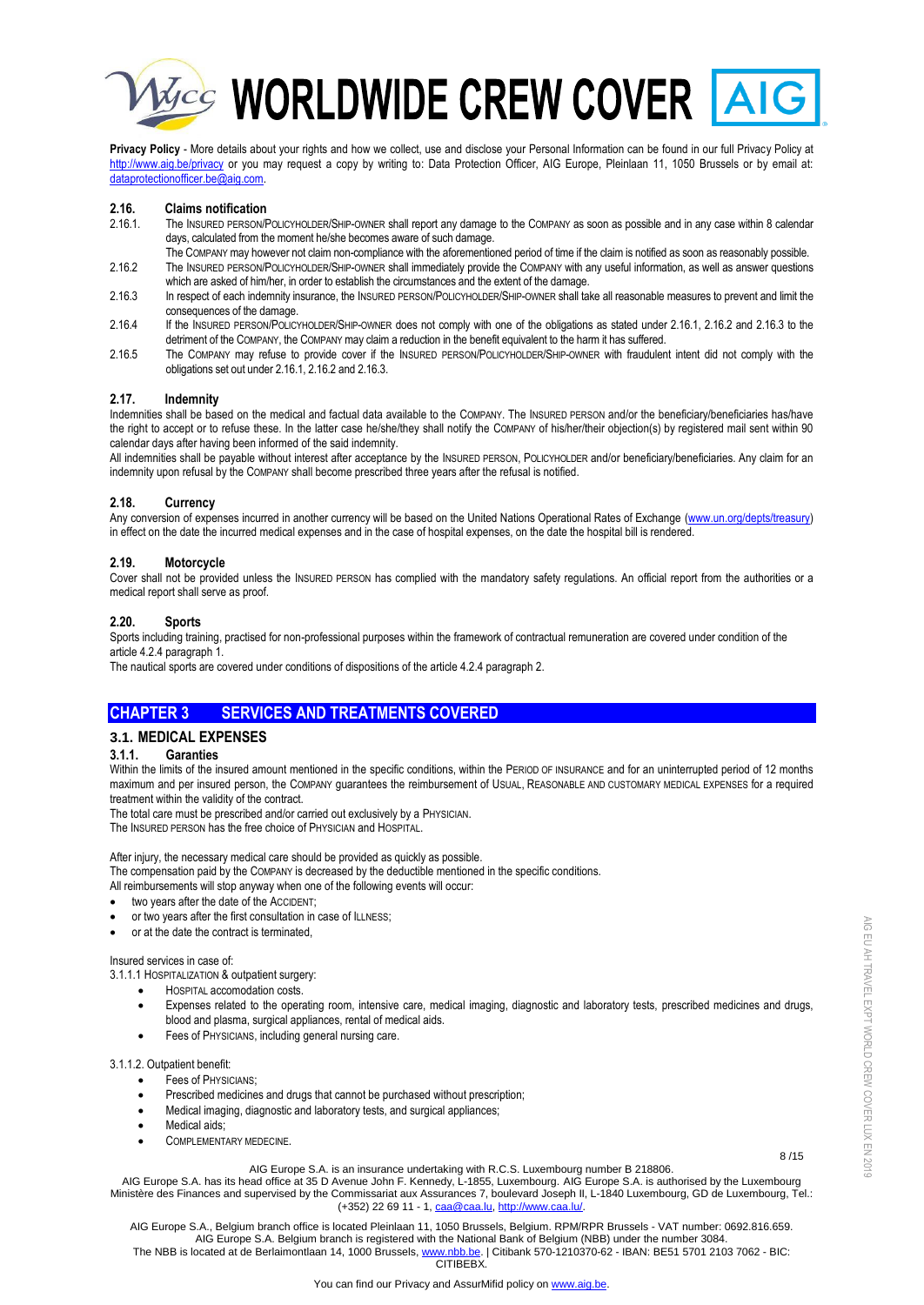

### 3.1.1.3. Local ambulance:

Local medical transport.

# 3.1.1.4. Private nursing:

- Inpatient in HOSPITAL or nursing home;
- Home nursing costs by a registered nurse, up to 60 days per policy year;
- PALLIATIVE CARE.

# 3.1.1.5. Maternity & Childbirth:

Expenses covered under the points 3.1.1.1. to 3.1.1.4. above that are related to:

- Pregnancy, prenatal, childbirth and post-natal treatment ;
- Complications of Pregnancy

These benefits are limited to costs resulting from pregnancy and childbirth after the first 10 months following the EFFECTIVE DATE of the cover for the mother or the father, unless the WAITING PERIOD was waived by the COMPANY because of a preceding policy (without period of interruption).

#### 3.1.1.6. CANCER treatment:

Expenses covered under the points 3.1.1.1. to 3.1.1.4. above that are related to cancer inpatient and outpatient treatment, including specialist fees, medical imaging, diagnostic and laboratory tests, radiotherapy, chemotherapy and HOSPITAL charges.

#### 3.1.1.7. MENTAL AND BEHAVIOURAL DISORDERS:

Expenses covered (maximum 10 sessions within the life of the policy) that are related to the treatments of MENTAL AND BEHAVIOURAL DISORDERS linked to an ACCIDENT during work period (ON LEAVE period are not covered).

#### 3.1.1.8. AIDS//VIH:

Expenses covered under the points 3.1.1.1. to 3.1.1.4. above that are related to the treatment of Human Immunodeficiency Virus ("HIV") related illnesses including Acquired Immune Deficiency Syndrome ("AIDS"), AIDS Related Complex ("ARC") and/or any mutation, derivation, or variation thereof which manifests itself for the first time after the EFFECTIVE DATE of the cover.

#### 3.1.1.9. EMERGENCY Dental:

Expenses covered under the points 3.1.1.1. to 3.1.1.4. above that are related to EMERGENCY dental treatment required for accidental damage to sound natural teeth.

## 3.1.1.10. EMERGENCY Vision:

Expenses covered under the points 3.1.1.1. to 3.1.1.4. above that are related to EMERGENCY vision treatment required for accidental damage to an eye. **3.1.2. Non-EMERGENCY HOSPITALIZATION**

Non-emergency HOSPITALIZATIONS requires a pre-certification from the COMPANY after submitting the following information to the COMPANY:

- the policy and certificate number;
- identity of the patient;
- the diagnosis:
	- specification of the required MEDICAL TREATMENT;
	- identification of the HOSPITAL where the intervention is planned;
	- expected duration of the HOSPITALIZATION;
	- estimated cost of the treatment.

Failure to comply with this pre-certification rule may reduce by 25% the reimbursement otherwise effected for the HOSPITALIZATION and all related fees.

### **3.1.3. Dental & vision care**

### 3.1.3.1. DEFINITIONS

#### 3.1.3.1.1 Dental Prosthesis

means crowns, inlays, onlays, adhesive reconstructions/restorations, bridges, dentures and implants as well as all necessary and ancillary treatment and repairs required.

### 3.1.3.1.2. Dentist

means a properly qualified medical practitioner who is licensed to render dental treatment by the competent medical authorities of the country in which treatment is provided, and who is practicing within the scope of his licensing and graduation.

#### 3.1.3.1.3. Routine Dental Treatment

means dental examinations, tooth extractions, tooth cleaning, normal compound filling, root canal treatment, paradental treatment, paradontosis treatment, gum treatment, and X-ray examinations.

# 3.1.3.1.4. Major Restorative Dental Treatment

means removal of impacted, buried or unerupted teeth, removal of solid odontomes, and apicectomy.

### 3.1.3.1.5. Vision Treatment

means ophthalmic examinations and treatments, excluding any eye surgery.

 9 /15 AIG Europe S.A. is an insurance undertaking with R.C.S. Luxembourg number B 218806.

AIG Europe S.A. has its head office at 35 D Avenue John F. Kennedy, L-1855, Luxembourg. AIG Europe S.A. is authorised by the Luxembourg Ministère des Finances and supervised by the Commissariat aux Assurances 7, boulevard Joseph II, L-1840 Luxembourg, GD de Luxembourg, Tel.: (+352) 22 69 11 - 1[, caa@caa.lu,](mailto:caa@caa.lu) [http://www.caa.lu/.](http://www.caa.lu/)

AIG Europe S.A., Belgium branch office is located Pleinlaan 11, 1050 Brussels, Belgium. RPM/RPR Brussels - VAT number: 0692.816.659. AIG Europe S.A. Belgium branch is registered with the National Bank of Belgium (NBB) under the number 3084. The NBB is located at de Berlaimontlaan 14, 1000 Brussels[, www.nbb.be.](http://www.nbb.be/) | Citibank 570-1210370-62 - IBAN: BE51 5701 2103 7062 - BIC: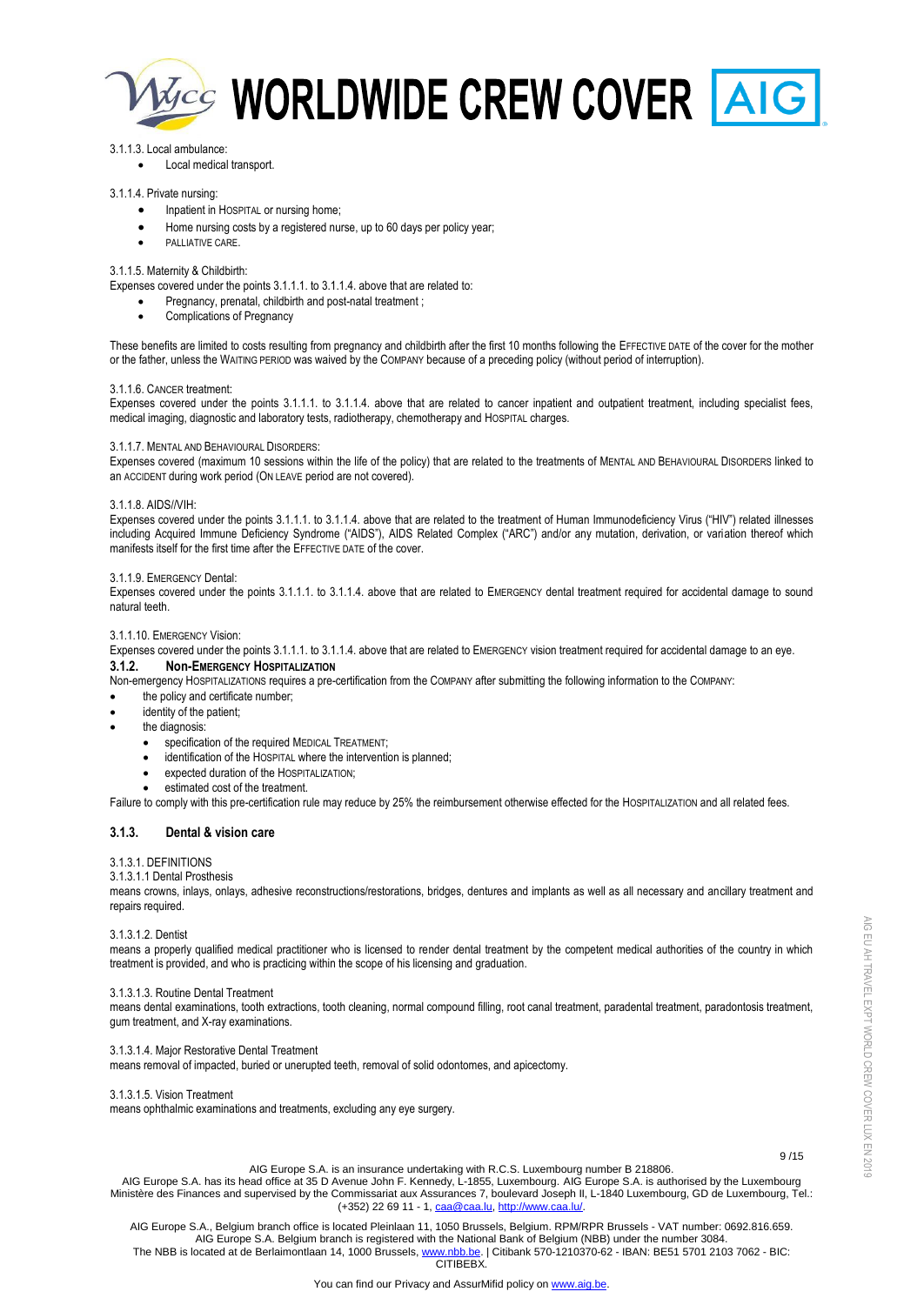

## 3.1.3.1.6. Eye Surgery

means ophthalmic surgery, such as laser eye surgery, cataract surgery, glaucoma surgery, canaloplasty, refractive surgery, corneal surgery, vitreo-retinal surgery, eye muscle surgery and oculoplastic surgery.

#### 3.1.3.1.7. Optical Devices

means medically necessary glasses, frames and contact lenses prescribed by an Ophthalmic PHYSICIAN

# 3.1.3.2. DENTAL CARE

This Policy shall provide cover:

- within the limitations stated in the policy and the policy schedule:
- based on USUAL, REASONABLE AND CUSTOMARY MEDICAL EXPENSES
- for the services listed below:
- that are prescribed and certified medically necessary by a dentist or dental PHYSICIAN;
- that are general accepted and scientifically recognized medical services, excluding any experimental or pioneering services; and
- that have a date of service during the PERIOD OF INSURANCE;
- based on the disposition of the specific conditions.

The insured services, within sums insured as listed on the policy schedule, are:

- Routine dental treatment;
- Major restorative dental treatment;
- Dental prosthesis;
- Orthodontic Treatment following accidental damage to healthy and natural teeth as mentioned in the specific conditions

The reimbursement of the expenses is reduced or refused to the extent that the INSURED PERSON's teeth are deemed by a dentist or Dental PHYSICIAN to be in a considerably worse condition than the teeth of persons of the same age who have at least annual dental checks and receive the recommended dental treatment, or if the cause of the worse condition of the INSURED PERSON's teeth is prior to the PERIOD OF INSURANCE.

Orthodontic treatment is only covered following accident necessitated by accidental damage to healthy and natural teeth as mentioned in the specific conditions.

# 3.1.3.3. VISION CARE

This Policy shall provide cover:

- within the limitations stated in the policy and the policy schedule;
- $\bullet$  based on USUAL, REASONABLE AND CUSTOMARY MEDICAL EXPENSES;
- for the services listed below;
- that are prescribed and certified Medically Necessary by a ophthalmic PHYSICIAN;
- that are general accepted and scientifically recognized medical services, excluding any experimental or pioneering services; and
- that have a date of service during the PERIOD OF INSURANCE.
- based on the disposition of of the specific conditions.

The insured services, within sums insured as listed on the policy schedule, are:

- Vision treatment;
- Eye surgery;
- Optical devices.

#### **3.1.4. Table of reimbursments**

The amounts for medical expenses and the limits are mentioned in the specific conditions.

# **3.2. ASSISTANCE**

## **3.2.1 Home repatriation**

Following a HOSPITALIZATION of more than 24 or incapacity of more than three weeks and if the INSURED PERSON is not able to perform his profession due to objective and current decrease of his health as a result of an ILLNESS or ACCIDENT during the PERIOD OF INSURANCE, the ASSISTANCE CENTER organizes and oversees the repatriation of the INSURED PERSON to his country of residence or HOME COUNTRY. This repatriation includes the transport of personal belongings up to a maximum of 30 kg.

The repatriation costs of which will be borne by the COMPANY up to the limit as specified in the specif conditions.

The medical authorities of the ASSISTANCE CENTER will be exclusively authorised to take decisions in respect of the repatriation and the choice of the means of transport.

## **3.2.2 Rapatriation of the mortal remains**

The ASSISTANCE CENTER will organise the repatriation of the mortal remains of the INSURED PERSON to a cemetery in his/her HOME COUNTRY and will take care of the execution of this repatriation, the costs of which will be borne by the COMPANY up to the limit specified in the specific conditions.

#### **3.2.3 Funeral cost**

In case of death of an INSURED PERSON, the COMPANY covers reasonable funeral expenses up to the maximum amount specified in the specific conditions.

AIG Europe S.A. is an insurance undertaking with R.C.S. Luxembourg number B 218806.

AIG Europe S.A. has its head office at 35 D Avenue John F. Kennedy, L-1855, Luxembourg. AIG Europe S.A. is authorised by the Luxembourg Ministère des Finances and supervised by the Commissariat aux Assurances 7, boulevard Joseph II, L-1840 Luxembourg, GD de Luxembourg, Tel.: (+352) 22 69 11 - 1[, caa@caa.lu,](mailto:caa@caa.lu) [http://www.caa.lu/.](http://www.caa.lu/)

AIG Europe S.A., Belgium branch office is located Pleinlaan 11, 1050 Brussels, Belgium. RPM/RPR Brussels - VAT number: 0692.816.659. AIG Europe S.A. Belgium branch is registered with the National Bank of Belgium (NBB) under the number 3084. The NBB is located at de Berlaimontlaan 14, 1000 Brussels[, www.nbb.be.](http://www.nbb.be/) | Citibank 570-1210370-62 - IBAN: BE51 5701 2103 7062 - BIC:

**CITIBEBY** 

10 /15

AIG EU AH TRAVEL EXPT WORLD CREW COVER LUX EN 2019

AIG EU AH TRAVEL EXPT WORLD CREW COVER LUX EN 2019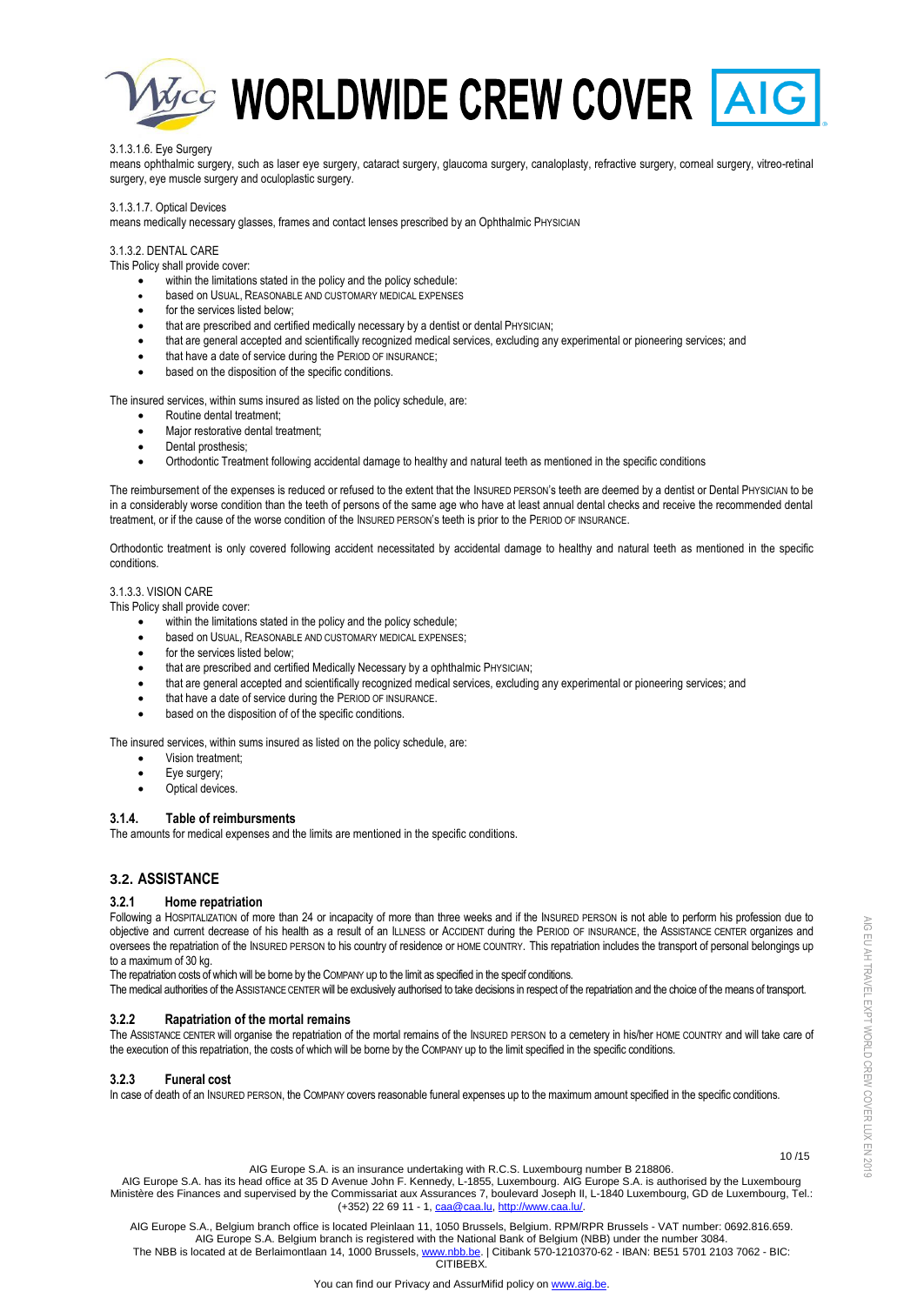

# **3.2.4 Medical evacuation**

The ASSISTANCE CENTER will take care of the execution and organise the transport to a more suitable or better-equipped HOSPITAL, the costs of which will be borne by the COMPANY, up to the limit specified in the specific conditions.

In case of a medical EMERGENCY, the COMPANY will reimburse the cost of the specialised medical transport needed to evacuate the INSURED PERSON from the vessel to the closest adequate HOSPITAL. The COMPANY does not organise said evacuation and its cover is limited to the reimbursement of proven expenses, up to the limit specified in the Specific conditions.

The medical authorities of the ASSISTANCE CENTER will be exclusively authorised to take decisions in respect of the medical transport, the choice of the means of transport and of the place of HOSPITALIZATION.

# **3.2.5 EMERGENCY return**

In the case of unforeseen HOSPITALIZATION for more than 48 hours or in case of death of a RELATIVE, which takes effect during the stay of the INSURED PERSON abroad, ASSISTANCE CENTER shall organise and pay for the return of the INSURED PERSON to the country of residence or HOME COUNTRY by means of an economy-class airline ticket or a first-class train ticket.

The maximum amount of coverage stipulated in the specific conditions shall apply from the first intervention of the ASSISTANCE CENTER and to consider until the twelfth month following the first intervention.

The EMERGENCY return is granted only once for the same RELATIVE. In case a second return is necessary for that same RELATIVE, it will be charged to the INSURED PERSON.

# **3.2.6 TICKET for the return of the INSURED PERSON or for a colleague**

The COMPANY will provide with a ticket and will bear the costs (up to the limit specified in the specific conditions) to allow the INSURED PERSON to return to the place of shipment after insured repatriation.

In case the INSURED PERSON is not capable of returning back, a colleague can be appointed to replace him.

# **3.2.7 Visit to an ill, hospitalised or deceased INSURED PERSON abroad**

If the medical condition of the INSURED PERSON does not allow repatriation or if the INSURED PERSON is deceased, ASSISTANCE CENTER shall arrange that a person can visit him/her after consultation of the INSURED PERSON and/or his/her attending PHYSICIAN. In this case, ASSISTANCE CENTER shall pay the EMERGENCY TRAVEL EXPENSES of that person providing ASSISTANCE CENTER approves such costs in advance.

# **3.2.8 Personal belongings**

If the INSURED PERSON suffered during his service on the ship, a total or partial loss or damage to personal belongings, following a shipwreck, stranding or SHIP ABANDON, or following a fire, flood or collision, excluding any loss or damage caused by the fault of the INSURED PERSON, by theft or misappropriation, he will be entitled to receive the compensation for its loss or its damage up to the maximum amount specified in the specific conditions.

3.2.8.1. Valuation of the personal belongings:

- Damage during the first year following the date of purchase: 75% of the net purchase price.
- Damage during the second year following the date of purchase: 65% of the net purchase price.
- Damage during the third year following the date of purchase: 55% of the net purchase price.

VALUABLES AND ACCESSORIES: 50% (fifty percent) of the net purchase price.

### 3.2.8.2. Determination of the compensation in case of damage:

The cost price of the repair, limited to the real value of the damaged personal belonging and at any rate limited to the compensation resulting from application of article 3.2.8.1.

### 3.2.8.3. Obligations in case of damage:

The INSURED PERSON must state the purchase date and purchase price of the personal belongings. VALUABLES must be evidenced through original purchase or guarantee certificates. Other personal belongings must be evidenced through all kinds of documents.

The COMPANY may request that damaged objects are inspected.

For each damage, the deductible stated in the specific conditions will apply.

### **3.2.9 General Stipulations**

The COMPANY guarantees to undertake and use all reasonable means to execute the services specified in this article. If possible, the COMPANY will arrange payment of the costs directly in local currency.

The INSURED PERSON is obliged to contact the ASSISTANCE CENTER without delay via the telephone number stated on the insurance card and to act according to its instructions.

If the ASSISTANCE CENTER has realised the return of the INSURED PERSON at the expense of the COMPANY, the INSURED PERSON may be requested to do all that is necessary to obtain the repayment of his/her ticket and to remit this amount to the COMPANY. The ASSISTANCE CENTER may request the INSURED PERSON to use his/her ticket.

The COMPANY is not liable for the flaws, delays or impediments in the execution of its services in the event of strike, revolt, civil unrest, reprisals, restrictions of free traffic, sabotage, TERRORISM, CIVIL WAR, WAR, development of heat or radiation resulting from the division of atomic nuclear, radioactivity, other unanticipated events or events of force majeure.

### **3.2.9.1 Table of reimbursments**

The maximum amounts for assistance expenses are mentioned in the specific conditions.

AIG EU AH TRAVEL EXPT WORLD CREW COVER LUX EN 2019

AIG EU AH TRAVEL EXPT WORLD CREW COVER LUX EN 2019

 11 /15 AIG Europe S.A. is an insurance undertaking with R.C.S. Luxembourg number B 218806.

AIG Europe S.A. has its head office at 35 D Avenue John F. Kennedy, L-1855, Luxembourg. AIG Europe S.A. is authorised by the Luxembourg Ministère des Finances and supervised by the Commissariat aux Assurances 7, boulevard Joseph II, L-1840 Luxembourg, GD de Luxembourg, Tel.: (+352) 22 69 11 - 1[, caa@caa.lu,](mailto:caa@caa.lu) [http://www.caa.lu/.](http://www.caa.lu/)

AIG Europe S.A., Belgium branch office is located Pleinlaan 11, 1050 Brussels, Belgium. RPM/RPR Brussels - VAT number: 0692.816.659. AIG Europe S.A. Belgium branch is registered with the National Bank of Belgium (NBB) under the number 3084. The NBB is located at de Berlaimontlaan 14, 1000 Brussels[, www.nbb.be.](http://www.nbb.be/) | Citibank 570-1210370-62 - IBAN: BE51 5701 2103 7062 - BIC: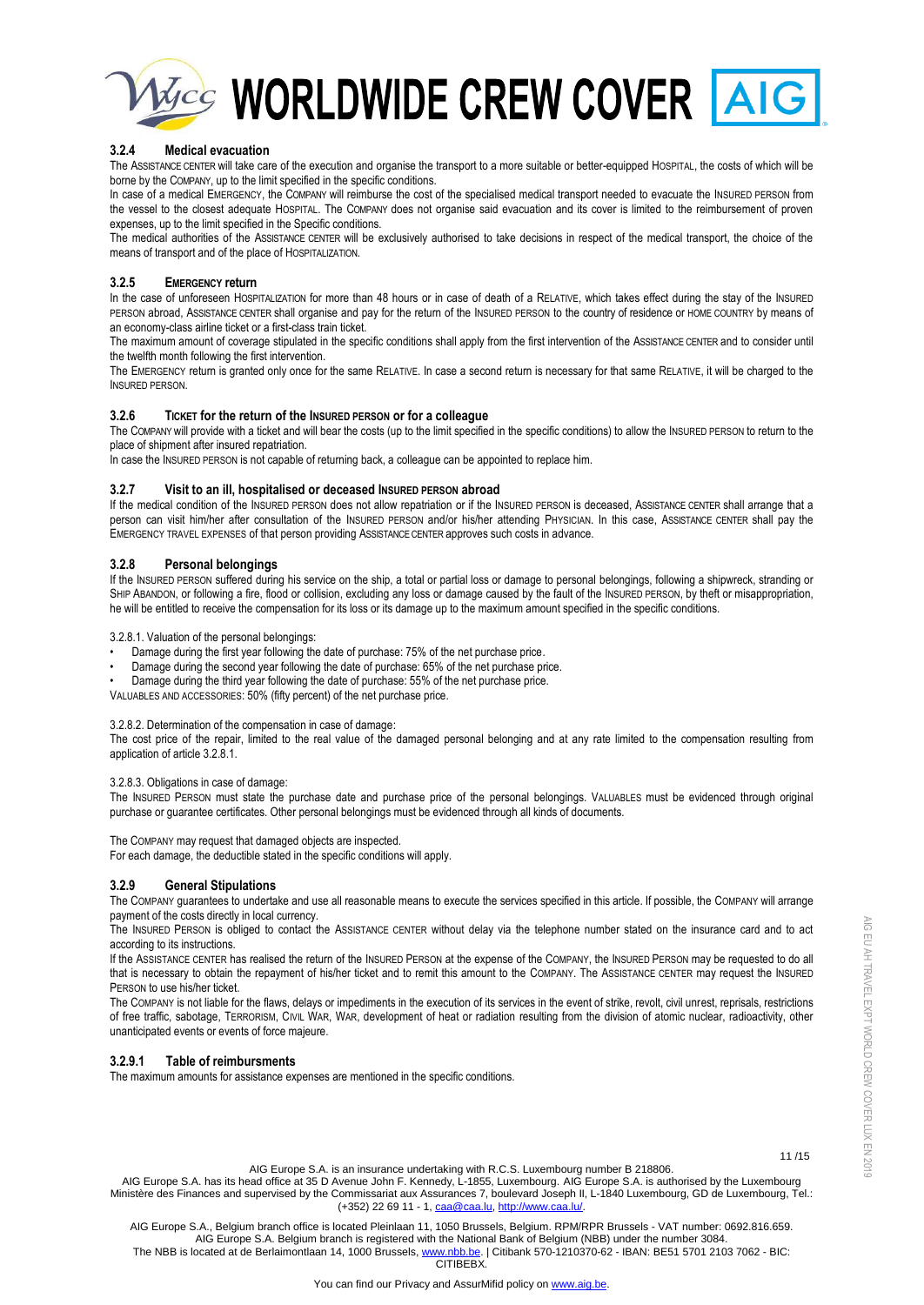

# **3.3. THIRD PARTY LIABILITY**

## **3.3.1 Cover**

3.3.1.1. The COMPANY hereby agrees, subject to all terms, conditions, definitions and exclusions of this policy, and up to the limits of indemnity and in consideration of the applicable deductible, to indemnify or pay on behalf of an INSURED PERSON for all sums (including Interests and Claims Expenses) as well as legal costs, which the INSURED PERSON shall become liable to pay as indemnities because of damages (BODILY INJURY and/or MATERIAL DAMAGE) to a THIRD-PARTY provided:

- Those damages arise from and/or are in any way connected with the private life of the INSURED PERSON, and
- The date of the occurrence lies between the first and the last day (both days included) of the term of the policy, and
- The liability devolves on the INSURED PERSON on an extra-contractual basis.

3.3.1.2. The COMPANY will cover as well the extra-contractual liability of the INSURED PERSON for damages (BODILY INJURY and/or MATERIAL DAMAGE) to a THIRD-PARTY, which:

- Is cauced by the INSURED PERSON's premises while another INSURED PERSON is occupying these premises with the permission of the INSURED PERSON;
- Is caused by the activities of or is sustained by a residence employee, while engaged in the employment of an INSURED PERSON;
- Is caused by an animal owned by or in the care of the INSURED PERSON.

# **3.3.2. Defence**

With respect to such insurance as is afforded by this policy for liability coverage, the COMPANY shall defend any suit against the INSURED PERSON alleging such damages and seeking compensation on account thereof, even if such suit is groundless, false or fraudulent; but the COMPANY may make such investigation, negotiation and settlement of any claim or suit as it deems expedient.

### **3.3.3. Limit of cover - Deductible**

3.3.3.1. The sum stated on the policy schedule is the limit of the COMPANY's liability for all damages related to a loss.

3.3.3.2. The term INSURED PERSON is used severally and not collectively, but the inclusion herein of more than one INSURED PERSON shall not operate to increase the limits of the COMPANY's liability. The COMPANY's total liability under Third Party Liability for all losses resulting from any one occurrence shall not be more than the sum insured stated on the specific conditions. This limit is the same regardless of the number of INSURED PERSONS, claims made or persons injured. All BODILY INJURY and MATERIAL DAMAGE resulting from continuous or repeated exposure to substantially the same general harmful conditions shall be considered to be the result of one occurrence.

3.3.3.3. The deductible applicable on MATERIAL DAMAGE is specified in the specific conditions. There will be no deductible applicable on BODILY INJURY.

### **3.3.4. Territory**

This policy provides coverage to the INSURED PERSON worldwide whatever the jurisdiction, the applicable law and the place where damage occurs or the claim is made.

However, the COMPANY shall not be deemed to provide cover and the COMPANY shall not be liable to pay any claim or provide any benefit hereunder to the extent that the provision of such cover, payment of such claim or provision of such benefit would expose the COMPANY, its parent company or its ultimate controlling entity to any sanction, prohibition or restriction under United Nations resolutions or the trade or economic sanctions, laws or regulations of the European Union or the United States of America.

### **3.3.5. Claims process**

3.3.5.1. When an occurrence takes place, written notice thereof shall be given by or on behalf of the INSURED PERSON as soon as practicable to AIG Europe S.A.

Claims Boulevard de la Plaine 11 B-1050 Bruxelles, Belgique Telephone Number : +32 2 739 96 20 Email[: contact.be@aig.com](mailto:contact.be@aig.com)

Such notice shall contain the identity of the policy and INSURED PERSON, reasonably available information on the time, place, and circumstances of the ACCIDENT or occurrence and names and addresses of any claimants and witnesses. At the request of the COMPANY, the INSURED PERSON shall help the COMPANY to make settlement, enforce any right of contribution or indemnity against any person or organization who may be liable to an INSURED PERSON, with the conduct of suits and attend hearings and trials and to secure and give evidence and obtain the attendance of witnesses.

3.3.5.2. If claim is made or suit is brought against the INSURED PERSON, the INSURED PERSON shall immediately forward to the COMPANY every demand, notice, summons or other process received by the INSURED PERSON or his APPOINTED REPRESENTATIVE.

3.3.5.3. The INSURED PERSON shall not, except at his own cost, voluntarily make any payment, assume any obligation or incur any expense other than for such immediate medical and surgical relief to THIRD-PARTY as shall be imperative at the time of the ACCIDENT.

3.3.5.4. Any person or organization or the legal representative thereof who has secured such judgment or written agreement shall thereafter be entitled to recover under this policy to the extent of the insurance afforded by this policy. Nothing contained in this policy shall give any person or organization any right to join the COMPANY as a co-defendant in any action against the INSURED PERSON to determine the Insured Person's liability. Bankruptcy or insolvency of the INSURED PERSON or of the INSURED PERSON's estate shall not relieve the Company of any of its obligations hereunder.

12 /15

AIG EU AH TRAVEL EXPT WORLD CREW COVER LUX EN 2019

AIG EU AH TRAVEL EXPT WORLD CREW COVER LUX EN 2019

AIG Europe S.A. is an insurance undertaking with R.C.S. Luxembourg number B 218806.

AIG Europe S.A. has its head office at 35 D Avenue John F. Kennedy, L-1855, Luxembourg. AIG Europe S.A. is authorised by the Luxembourg Ministère des Finances and supervised by the Commissariat aux Assurances 7, boulevard Joseph II, L-1840 Luxembourg, GD de Luxembourg, Tel.: (+352) 22 69 11 - 1[, caa@caa.lu,](mailto:caa@caa.lu) [http://www.caa.lu/.](http://www.caa.lu/)

AIG Europe S.A., Belgium branch office is located Pleinlaan 11, 1050 Brussels, Belgium. RPM/RPR Brussels - VAT number: 0692.816.659. AIG Europe S.A. Belgium branch is registered with the National Bank of Belgium (NBB) under the number 3084. The NBB is located at de Berlaimontlaan 14, 1000 Brussels[, www.nbb.be.](http://www.nbb.be/) | Citibank 570-1210370-62 - IBAN: BE51 5701 2103 7062 - BIC: **CITIBEBY**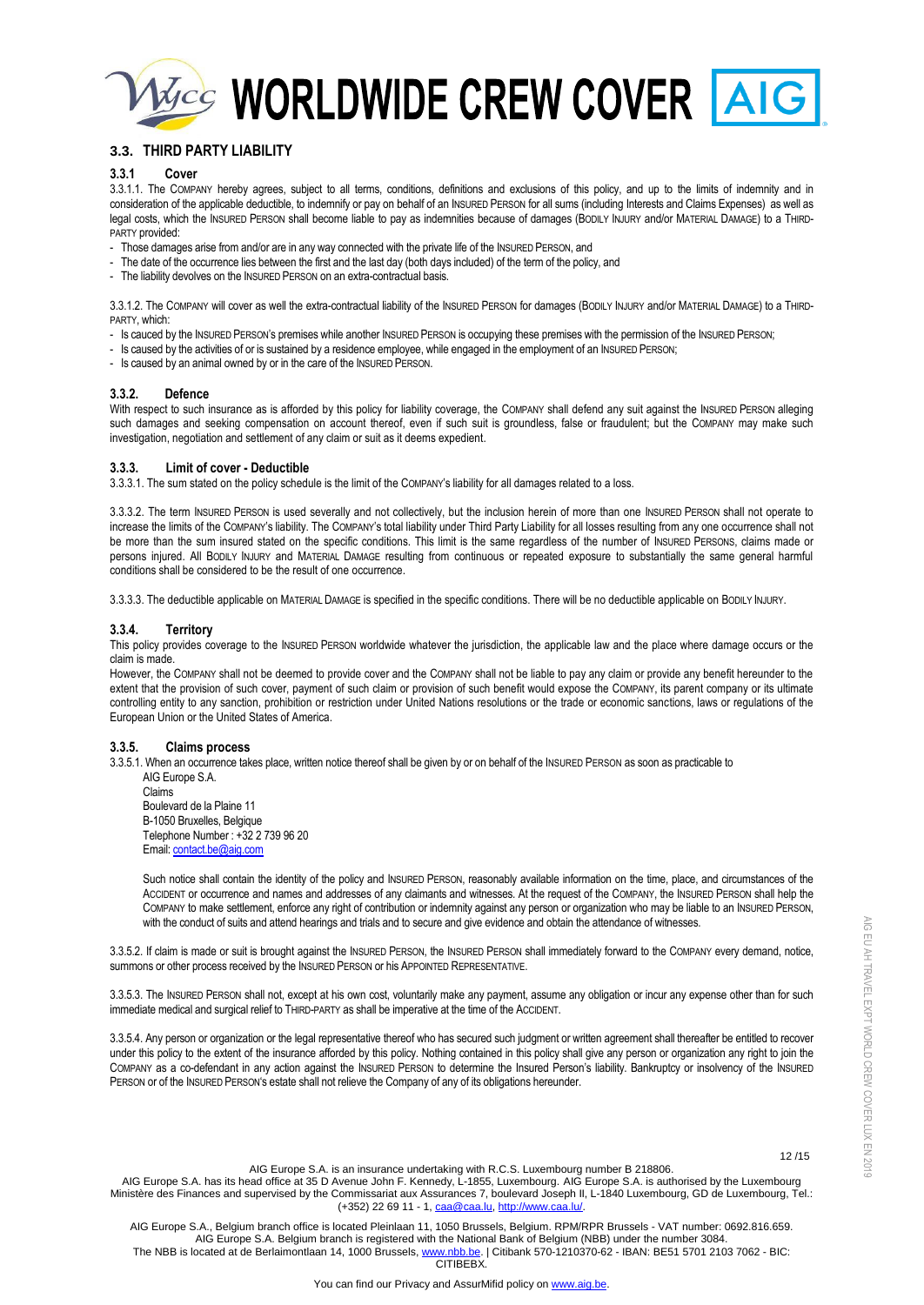

# **3.4. LEGAL ASSISTANCE**

# **3.4.1. Cover**

# 3.4.1.1. Legal assistance

The COMPANY shall indemnify the INSURED PERSON for the costs of LEGAL EXPENSES in connection with causes of action outside his HOME COUNTRY arising during the PERIOD OF INSURANCE. In the case of charges for or indictments for a criminal offense the maximum will be 5 000 EUR, USD ,GBP.

#### 3.4.1.2. Bail bond

In the event that the INSURED PERSON is placed in or is threatened to be placed in detention outside his HOME COUNTRY during the PERIOD OF INSURANCE, the COMPANY shall pay a bail bond. The INSURED PERSON shall repay this sum within 3 months of the date of payment, or immediately upon repayment by the authorities or if the bail bond is forfeited by failure to appear in court, unless the latter could not reasonably be expected of the INSURED PERSON.

# **3.4.2. Stipulations**

3.4.2.1. Where it is necessary to resort to a judicial or administrative proceeding, the INSURED PERSON has the freedom to choose to defend, represent or serve its interests, a lawyer or other person having the qualifications required by the law applicable to the proceedings;

3.4.2.2. Whenever there is a conflict of interest with the COMPANY, the INSURED PERSON has the freedom to choose to defend its interests, a lawyer or, if preferred, any other person having the qualifications required by the law applicable to the proceedings;

3.4.2.3. Without prejudice to the possibility of initiating legal proceedings, the INSURED PERSON can consult a lawyer of his choice, in case of disagreement with the COMPANY about the attitude to be adopted to settle the claim and after notice by the company of his views or his refusal to follow the thesis of the INSURED PERSON;

3.4.2.4. If the lawyer confirms the position of the COMPANY, the INSURED PERSON is reimbursed for half of expenses and fees of the consultation;

3.4.2.5. If, against the advice of a lawyer, the INSURED PERSON commits at his own expense and gets a better result than he would have received if he had accepted the position of the COMPANY. The COMPANY which did not want to follow the thesis of the INSURED PERSON is required to provide its guarantee and refund the cost of the consultation which would have remained dependent on the INSURED PERSON;

3.4.2.6. If the lawyer consulted confirms the thesis of the INSURED PERSON, the COMPANY is required, whatever the outcome of the proceedings, to provide its guarantee including costs and fees of the consultation;

3.4.2.7. All claims and legal procedures, including any appeal arising from the same event or circumstances, are regarded as a single claim ;

3.4.2.8. If the action is successful, any legal costs awarded shall accrue to the COMPANY up to the amount that the COMPANY has paid in this respect.

# **CHAPTER 4 EXCLUSIONS**

### **4.1. General exclusions**

**This policy will not cover any loss, injury, damage or legal liability sustained directly or indirectly by any individual or entity identified on any applicable government watch list as a supporter of terrorism, narcotics or human trafficking, piracy, proliferation of weapons of mass destruction, organized crime, malicious cyber activity, or human rights abuses.**

**The COMPANY shall not be deemed to provide cover and the COMPANY shall not be liable to pay any claim or provide any benefit hereunder to the extent that the provision of such cover, payment of such claim or provision of such benefit would expose the COMPANY, its parent company or its ultimate controlling entity to any sanction, prohibition or restriction under United Nations resolutions or the trade or economic sanctions, laws or regulations of the European Union, Luxembourg or the United States of America.**

# **4.2. Exclusions applicable to all services and treatments covered**

- **Any loss or request for indemnity as a result of the following will not be accepted by the COMPANY:**
- **4.2.1. Intent and/or incitement, and/or an apparent reckless act, unless it concerns a justified attempt to save people and/or animals and/or goods in danger;**
- **4.2.2. Suicide, attempted suicide or self-inflicted injuries;**
- **4.2.3. WAR, CIVIL WAR;**

**However, the INSURED PERSON will continue to be entitled to the guarantee for 14 calendar days from the start of the hostilities in case he/she is surprised by such events abroad and insofar as he/she does not actively participate in them;**

**4.2.4. Sports, including training, practised for professional purposes within the framework of contractual remuneration. • air sports • competition with motorised vehicles with the exception of tourist rallies for which no time and/or speed standard is imposed whatsoever • participation and/or training and/or preparatory tests for speed contests (except the regatta organised in the yachting) • the use of motorised vehicules on open or closed track.** 

**Will remain covered, the INSURED PERSON having a professional water sports license, who accompanies or supervises - within the framework of his employment contract - other crew members or other people on bord of the yacht practising that water sport;**

- **4.2.5. Bets and/or challenges disputes and/or fights with the exception of legal self-defence (an official report will evidence this) riots and measures against these, unless the POLICYHOLDER and/or the INSURED PERSON and/or the beneficiary proves/prove that the INSURED PERSON has not actively participated in them;**
- **4.2.6. ACCIDENTS during the preparation or participation in crimes or misdemeanours;**
- **4.2.7. The consequences of drunkenness or intoxication;**
- **4.2.8. NBC and TERRORISM;**
- **4.2.9. Nuclear reactions and/or radioactivity and/or ionising radiation, except when experienced during the medically required treatment following a covered loss;**

#### 13 /15 AIG Europe S.A. is an insurance undertaking with R.C.S. Luxembourg number B 218806.

AIG Europe S.A. has its head office at 35 D Avenue John F. Kennedy, L-1855, Luxembourg. AIG Europe S.A. is authorised by the Luxembourg Ministère des Finances and supervised by the Commissariat aux Assurances 7, boulevard Joseph II, L-1840 Luxembourg, GD de Luxembourg, Tel.: (+352) 22 69 11 - 1[, caa@caa.lu,](mailto:caa@caa.lu) [http://www.caa.lu/.](http://www.caa.lu/)

AIG Europe S.A., Belgium branch office is located Pleinlaan 11, 1050 Brussels, Belgium. RPM/RPR Brussels - VAT number: 0692.816.659. AIG Europe S.A. Belgium branch is registered with the National Bank of Belgium (NBB) under the number 3084. The NBB is located at de Berlaimontlaan 14, 1000 Brussels[, www.nbb.be.](http://www.nbb.be/) | Citibank 570-1210370-62 - IBAN: BE51 5701 2103 7062 - BIC: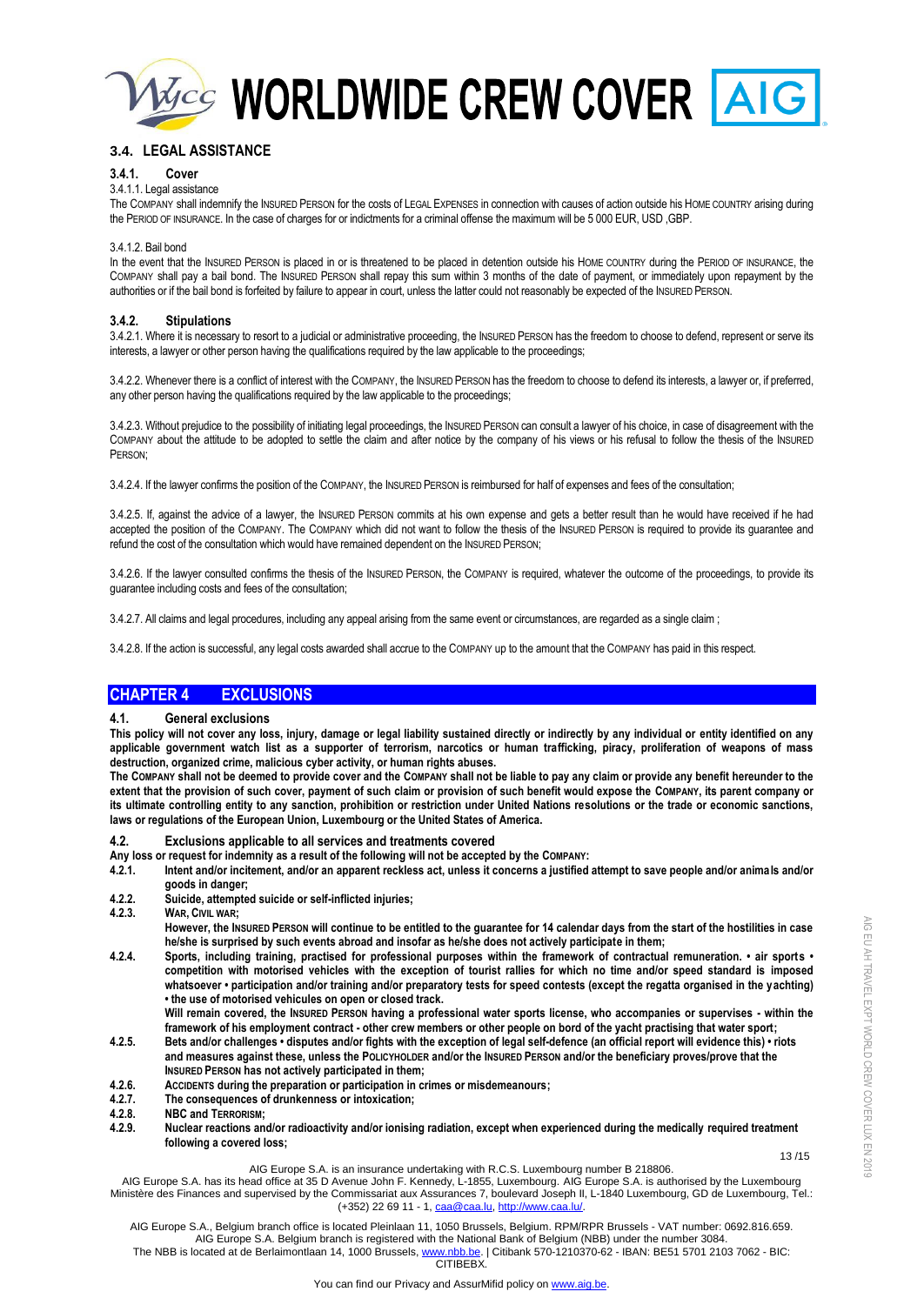



**4.2.11. Costs relating to claims which result directly or indirectly from elective cosmetic surgery, sexually transmittable diseases, treatment for impotence, sterilization and fertilization, vasectomy, redetermination of sex or other similar treatments not medically required.**

#### **4.3. Exclusions applicable to Medical expenses (article 3.1.) and Assistance (article 3.2.)**

**Any loss or request for indemnity as a result of the following will not be accepted by the COMPANY:**

**4.3.1 Except for the INSURED PERSON who have periodic medical examination of seafarers or employment medical examination valid, we are exluding all pre-existing ILLNESS or disease prior to the EFFECTIVE DATE of the individual coverage. Provided that the ILLNESS is mentioned on the application form, those cases will be covered, upon acceptance by the Company, subject to possible adjustment of the premium and / or the guarantees, confirmed by endorsement;** 

**"Pre-existing" is any known medical or related condition that has, within a two year period immediately prior to the inception date of the coverage one or more of the following characteristics:**

- **it has been diagnosed by a PHYSICIAN;**
- **it has needed MEDICAL TREATMENT (including drugs, special diets, injections or other procedures or investigations);**
- **Medical advice has been sort, or should have been sort if recognised clinical advice had been followed;**
- **it has undiagnosed symptoms, whether recognised or not.**
- **4.3.2. Transfer, transport or travel expenses except those for local EMERGENCY medical transport or after prior approval of ASSISTANCE CENTER;**
- 4.3.3. MENTAL AND BEHAVIORAL DISORDERS listed as F10 till F19, F45, F52, F55, F59 or F99 in the International Classification of Diseases of the **World Health Organization;**
- **4.3.4. Periodic preventive health examinations (Medical examinations of seafarers, expatriation and/or hiring, not mandatory vaccine, drug against malaria, check up without medical reasons and prescriptions,...) unless stipulated otherwise in this contract;**
- **4.3.5. Prosthesis, except for those placed by surgical intervention and after prior consent of the COMPANY. This exception does not include orthopaedic devices which remain exluded in all cases.**
- **4.3.6. Services, prescriptions or treatments which are not necessary for treatment of a covered loss prescribed or not by a PHYSICIAN;**
- **4.3.7. Cure centre, bath centre, spa, health resort and recovery centre;**
- **4.3.8. Fertility, complications or ILLNESS from IVF induced pregnancy, impotence or erectile dysfunction, contraception, sterilization, elective cesarean, or termination of pregnancy that is not medically necessary;**
- **4.3.9. Non-medical costs stated in the HOSPITAL invoice;**
- **4.3.10. Nutritional and dietary supplements, baby food;**
- **4.3.11. Outpatient treatment of sleep disorders;**
- **4.3.12. Treatment of weight loss or weight problems;**
- **4.3.13. Expenses incurred where an INSURED PERSON has not followed the medical advice of the PHYSICIAN;**
- **4.3.14. Products that can be obtained without a PHYSICIAN 's prescription;**
- **4.3.15. Venereal diseases;**
- **4.3.16. Batteries, electricity, maintenance expenses and recharging of appliances or medical aids (including hearing and visual aids).**

#### **4.4. Exclusions applicable to Assistance (article 3.2.)**

- **Any loss or request for indemnity as a result of the following will not be accepted by the COMPANY:**
- **4.4.1. Pregnancy after the sixth month and relapses of ILLNESSES previously officially noted and entailing a risk of imminent sudden aggravation;**
- **4.4.2. Disorders of injury that can be treated on the spot;**
- 
- **4.4.3. Service not organized or prior approved by ASSISTANCE CENTER; 4.4.4. Journey with the goal to obtain some medical care or medical advice except in case of medical EMERGENCY evacuation.**

#### **4.5. Exclusions applicable to Third Party Liability (article 3.3.)**

**The COMPANY shall not pay any indemnity for or related to:**

- **4.5.1. Damages resulting from civil liability subject to an insurance mandatory by law, such as pertaining to the legislation on compulsory Automobile liability insurance;**
- **4.5.2. Damages caused by the INSURED PERSON or a dependent even if its liability is not engaged;**
- **4.5.3. MATERIAL DAMAGES to residence employee even if its liability is not engaged;**
- **4.5.4. Damages resulting, directly or indirectly, from or caused by the modification of atomic nucleus, radioactivity and all types of ionising radiation production;**
- **4.5.5. Damages to real and personal property and animals that an INSURED PERSON has in its care, custody or control;**
- **4.5.6. Damages caused by a building or part of a building which is not occupied by the INSURED PERSON as a primary residence, with the exception of a building or part of a building that one of the INSURED PERSON occupies as a student during studies outside the primary residence of the Insured Person;**
- **4.5.7. Damages caused by gardens greater than 1 ha of land whether or not adjacent to the INSURED PERSON's Premises;**
- **4.5.8. Damages caused by lifts and elevators;**
- **4.5.9. MATERIAL DAMAGES caused by fire, explosion or smoke arising from fire originating in or communicated by the building of which the INSURED PERSON is the owner, tenant or occupant, with the exception of damages occurring during a temporary stay or casual, private or professional of the INSURED PERSON in a hotel or similar housing;**
- **4.5.10. Damages caused by buildings during construction, reconstruction, renovation, demolition or alteration ;**
- **4.5.11. Damages caused by ground movements;**
- **4.5.12. Damages caused by the use of sailing boats of more than 200 kg or motor boats which are either the property of an INSURED PERSON or leased or used by the INSURED PERSON;**
- **4.5.13. Damages caused by the use of aircraft owned by an INSURED PERSON or leased or used by him;**
- **4.5.14. Damages caused by hunting as well as damages caused by game;**
- **4.5.15. Damages caused by horse riding and damages caused by non-domestic animals when owned by an INSURED PERSON;**

 14 /15 AIG Europe S.A. is an insurance undertaking with R.C.S. Luxembourg number B 218806.

AIG Europe S.A. has its head office at 35 D Avenue John F. Kennedy, L-1855, Luxembourg. AIG Europe S.A. is authorised by the Luxembourg Ministère des Finances and supervised by the Commissariat aux Assurances 7, boulevard Joseph II, L-1840 Luxembourg, GD de Luxembourg, Tel.: (+352) 22 69 11 - 1[, caa@caa.lu,](mailto:caa@caa.lu) [http://www.caa.lu/.](http://www.caa.lu/)

AIG Europe S.A., Belgium branch office is located Pleinlaan 11, 1050 Brussels, Belgium. RPM/RPR Brussels - VAT number: 0692.816.659. AIG Europe S.A. Belgium branch is registered with the National Bank of Belgium (NBB) under the number 3084.

The NBB is located at de Berlaimontlaan 14, 1000 Brussels[, www.nbb.be.](http://www.nbb.be/) | Citibank 570-1210370-62 - IBAN: BE51 5701 2103 7062 - BIC: